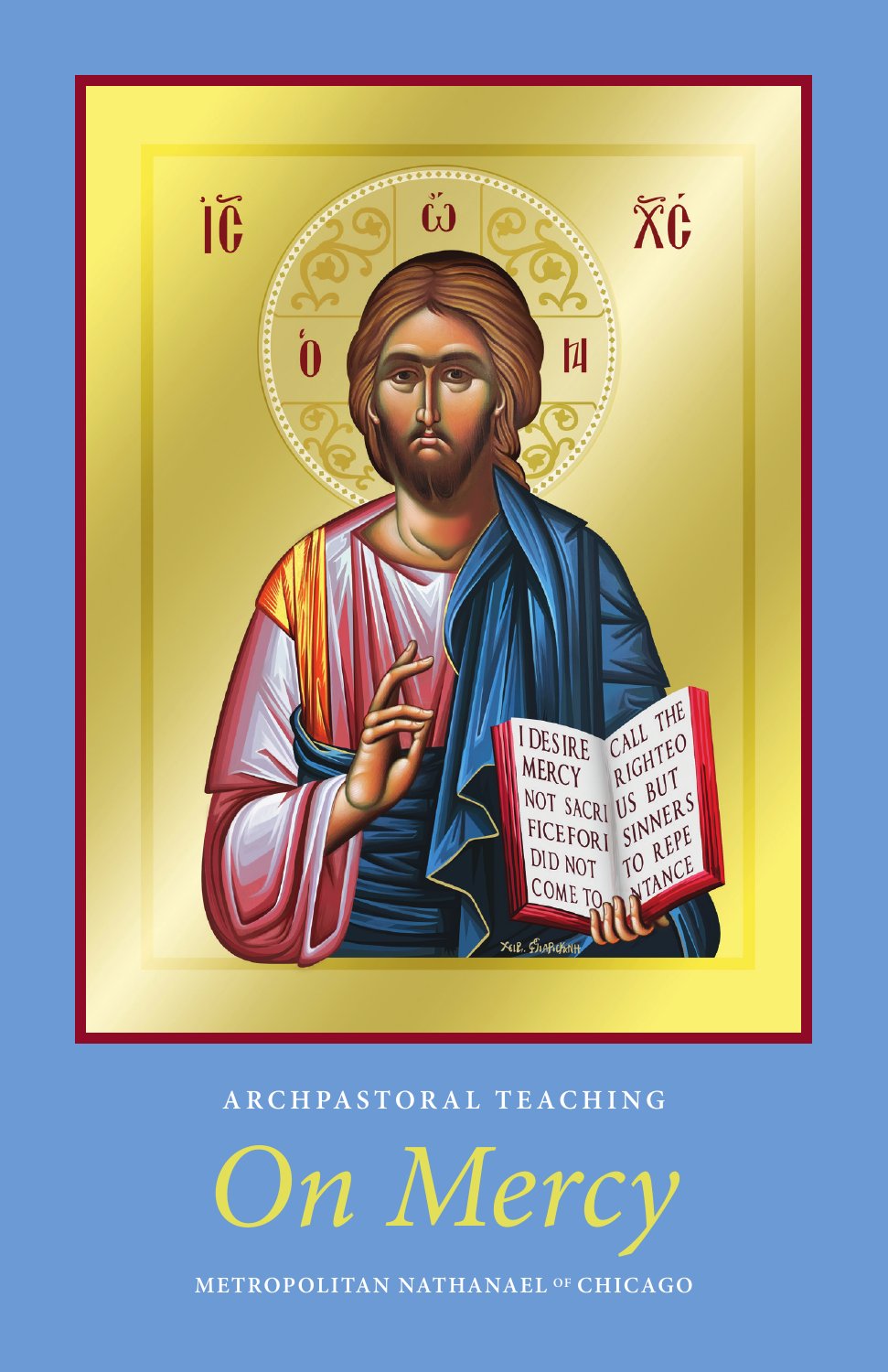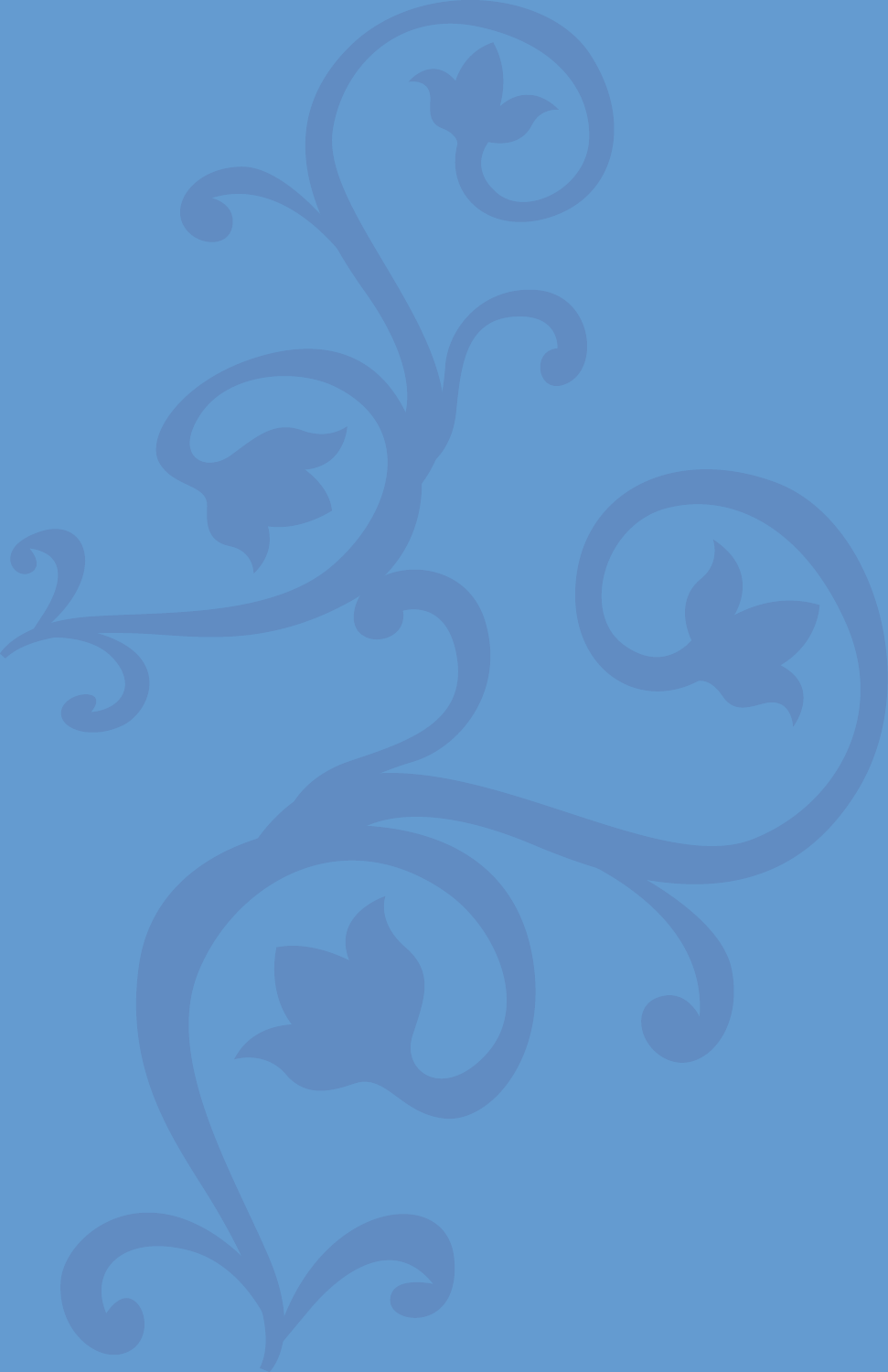

September 1, 2019

Beloved Clergy, Monastic Brotherhoods and Sisterhoods, and faithful of the Holy Metropolis of Chicago, and all people of goodwill:

I greet you with joy in the good news of our Lord and Savior Jesus Christ!

Aware of both the opportunity and responsibility to r*ightly teach the word of His truth* (2 Tim. 2:15), I offer this Annual Archpastoral Teaching at the start of the Ecclesiastical Year 2019. Our inspiration stems from the beautiful petition found in the Fervent Litany of our divine services: *"Further we pray for mercy, life, peace, health, salvation, visitation, forgiveness and remission of the sins of the servants of God …."* This year, we are offering a reflection on the first of the divine gifts referenced in this prayer, "mercy / *eleos*," and in subsequent years we plan to consider the rest in order.

This document explores the meaning of mercy within our Orthodox theological and spiritual tradition. It draws from the Bible, the writings of the Church Fathers, the divine services, and the lives of the saints in order to present multiple aspects and examples of mercy that we are all called to follow. Additionally, it offers a variety of practical suggestions for ways to weave the theme of mercy into our everyday lives.

Our hope is that this Teaching will be used by the faithful throughout our Holy Metropolis as a resource not only for personal spiritual growth, *but also as a call to action*. We envision that our clergy and ministry leaders can draw insights from this reflection *On Mercy* and then and then actively apply the theme of mercy within our family, youth, and young adult programs, Philoptochos and evangelism ministries, religious education and Bible studies, retreats, camps, and sermons. In this way, we will all be encouraged to "do mercy," to develop mercy-grounded ministries, and to become truly a "Metropolis of Mercy," united in our pursuit of Christian mercy as a way of life.

May this shared effort strengthen our relationship with God and neighbor, deepen our understanding of God's gifts, and inspire us to practice our faith more fully amidst the challenges and opportunities we encounter each day.

† NATHANAEL

Metropolitan of Chicago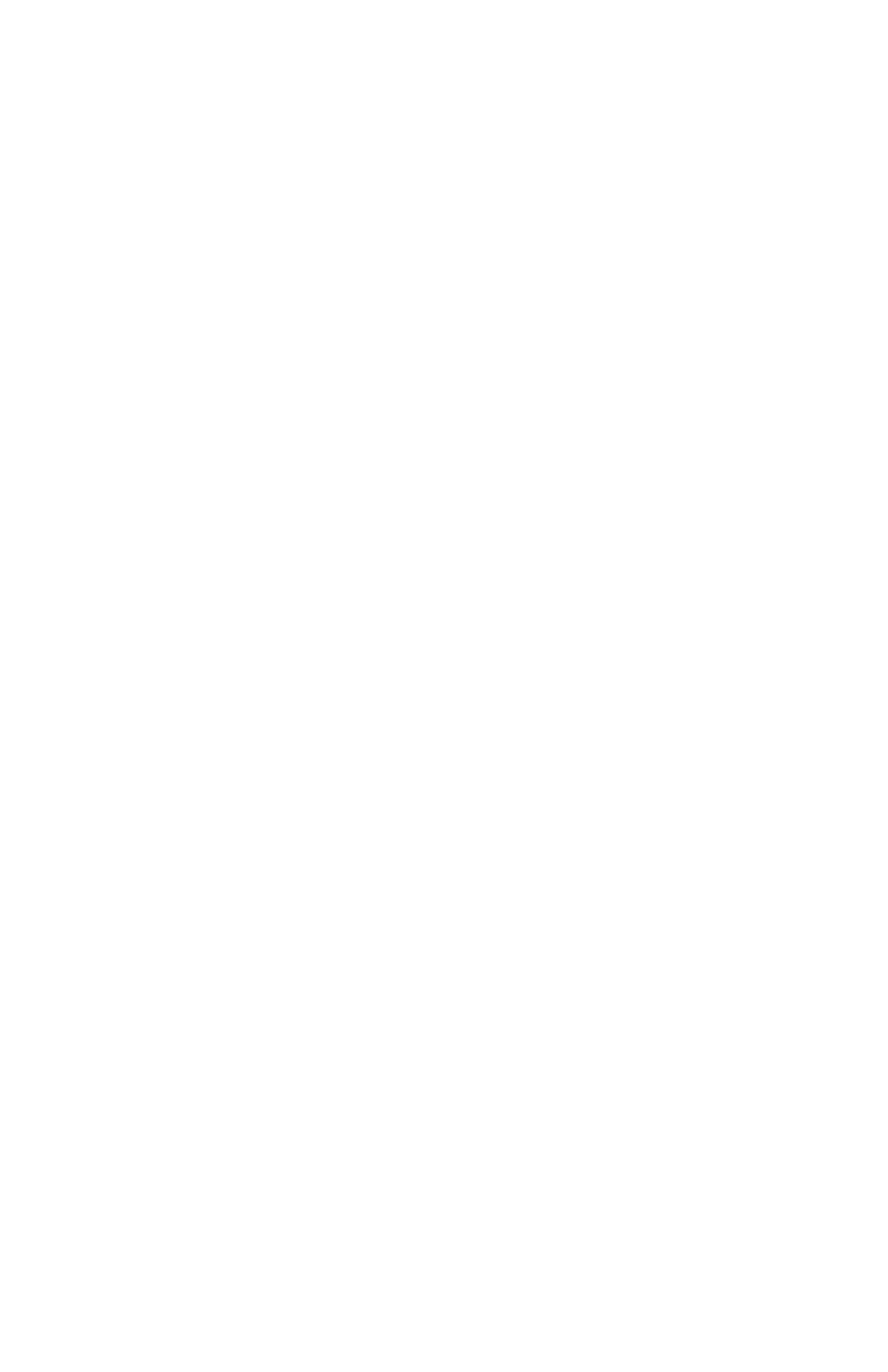Annual Archpastoral Teaching for the New Ecclesiastical Year 1 September 2019

## "On Mercy"

*W* Jesus Christ, and aware of both the opportunity and responsibility to *rightly teach the word of His truth* (2 Tim. 2:15), we offer this Archpastoral Teaching at the start of the Jesus Christ, and aware of both the opportunity and responsibility to *rightly teach the word of His truth* (2 Tim. 2:15), we offer this Archpastoral Teaching at the start of the Ecclesiastical Year 2019.

Our inspiration stems from the beautiful petition found in the Fervent Litany of our divine services: *"Further we pray for mercy, life, peace, health, salvation, visitation, forgiveness and remission of the sins of the servants of God ..."* Each year, we hope to reflect upon one of the divine gifts referenced in this prayer. Since this is our inaugural Archpastoral Teaching, we invite you throughout the year to direct your hearts and minds with special attention to the meaning of **mercy** (*eleos*). We also encourage you to explore the theme of "mercy" in your family lives, youth and young adult programs, Philoptochos and evangelism ministries, religious education and Bible studies, retreats, camps, and sermons. By offering "mercy" as a theme within the Holy Metropolis of Chicago, our prayer is that all of us will strengthen our relationship with God and neighbor, deepen our understanding of God's gifts, and practice our faith more fully amidst the challenges and opportunities of daily life.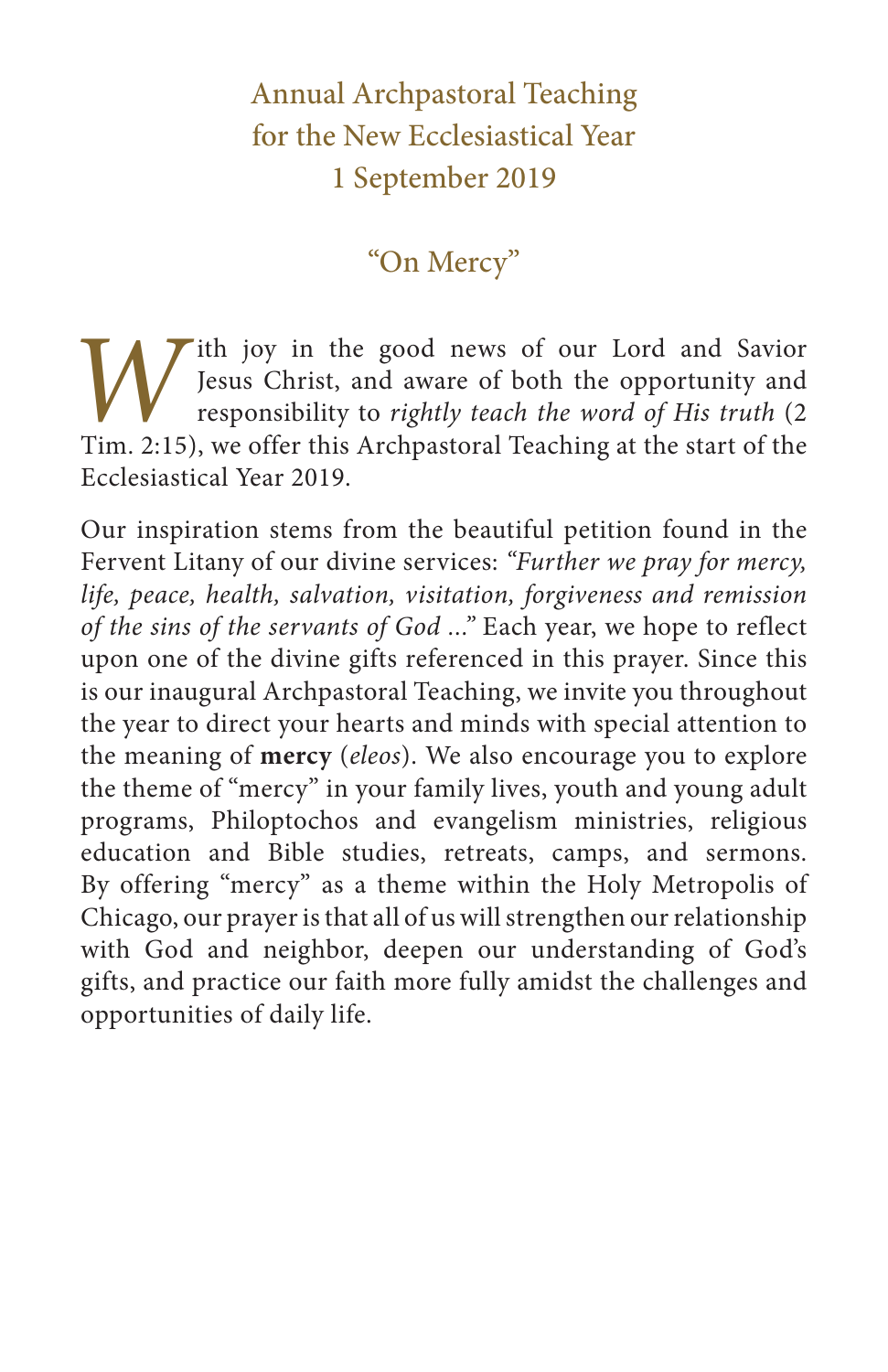

**While the State of the State of the Divine Liturgy of St. John Chrysostom alone, the words "mercy", "mercies," and "merciful" appear over 100 times.** as frequently and with such rich meaning as *mercy.* In the Divine Liturgy of St. John Chrysostom alone, the words "mercy," "mercies," and "merciful" appear over 100 times. Our most common response to the petitions being offered by the deacon or priest is, "Lord, have mercy." The divine services ask us on occasion to repeat "Lord, have mercy" three times or twelve times or even forty times. The Psalm recited most often in our liturgical life, Psalm 50(51), begins with the words, *"Have mercy on me, O God, according to Your great mercy."* And the Jesus Prayer, which has been recited continually in the hearts of saints and faithful Christians down through the centuries and even to this present moment, consists of a humble plea for mercy: "*Lord Jesus Christ, Son of God, have mercy on me, the sinner.*" Put simply, mercy is foundational to our understanding of God, of prayer, and of our lives as Orthodox Christians.

Mercy is the first of the gifts we seek in the Fervent Litany, and it is central to our Orthodox theology and worship; however, another reason to begin this series of Teachings with a focus on **mercy** is the acute need we sense today for mercy to guide our relationships with one another, both within the life of the Church and more broadly still throughout our family lives, our nation, and our world.

To begin, consider an example of mercy from the life of St. John Chrysostom. When he was Archbishop of Constantinople, St. John faced a challenging situation related to a certain political leader, Eutropius. Although Eutropius was a Christian in name, he had earned a reputation for greed and cruelty, and had embraced policies and passed laws that were contrary to the Church's teachings and ethos. Many of the faithful—including St. John himself—had been harmed directly by Eutropius' actions. In the year A.D. 399, however, the political tides turned and Eutropius suddenly found himself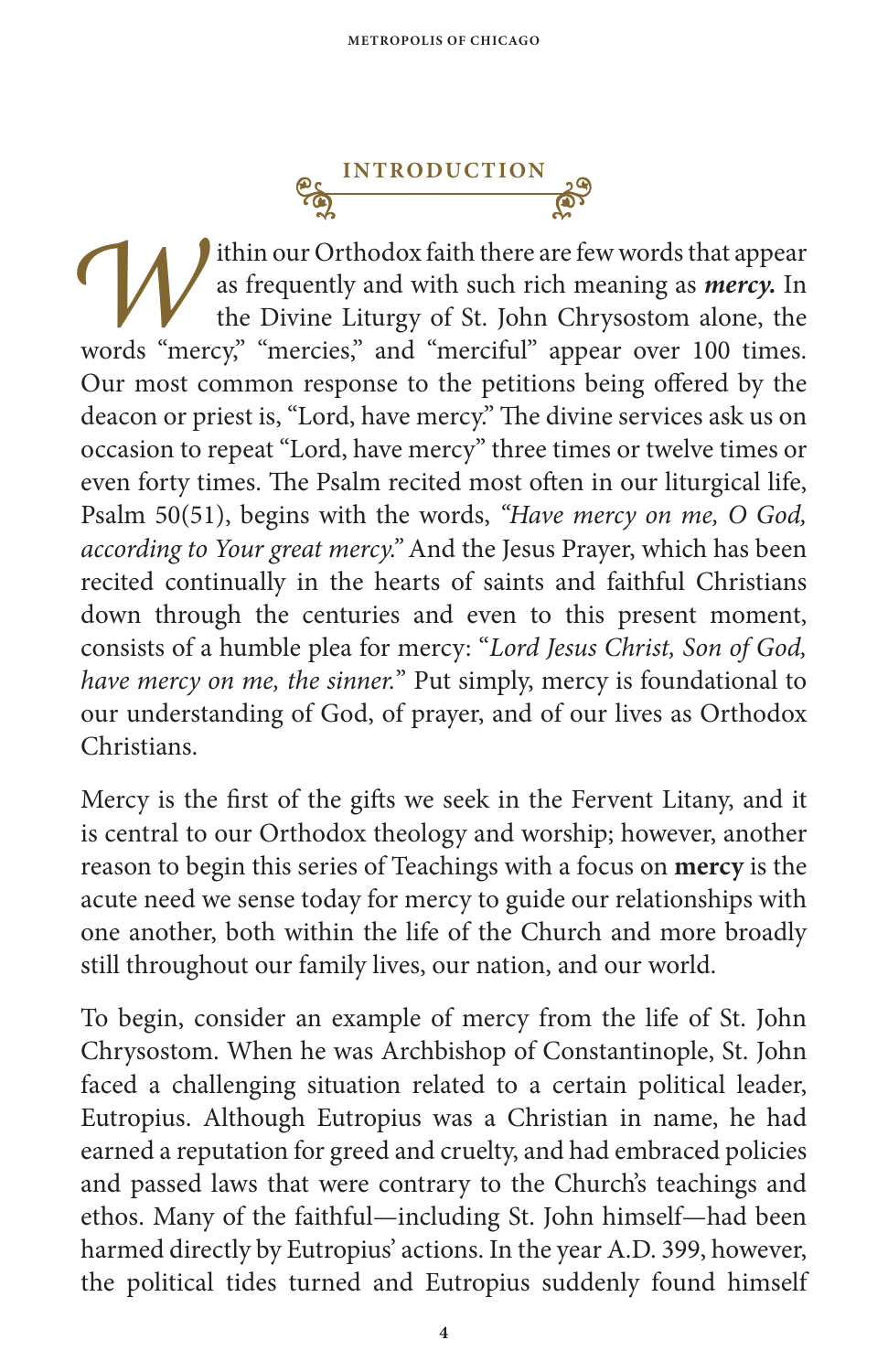out of power and with many adversaries thirsty for vengeance and calling for his execution. Seeking protection in his time of greatest need, Eutropius entered the Cathedral in Constantinople during a Sunday Divine Liturgy and clung to the altar table weeping. St. John Chrysostom, seeing Eutropius' desperation as well as the skepticism on the faces of those gathered in prayer, challenged his flock with this message on mercy:

"*How, after this assembly has been dissolved, will you handle the holy mysteries [the Eucharist], and repeat that prayer by which we are commanded to say, 'forgive us as we also forgive our debtors,' when you are demanding vengeance upon your debtor? Has he inflicted great wrongs and insults on you? I will not deny it. Yet this is the season not for judgment but for mercy; not for requiring an account, but for showing loving kindness; not for investigating claims but for conceding them; not for verdicts and vengeance, but for mercy and favor. Let no one then be irritated or vexed, but let us rather beseech the merciful God to grant [Eutropius] a respite from death"* (Homily 1 *On Eutropius*).

We live in a "mercy-starved" society where a spirit of vengeance and vindictiveness saturates the air we breathe, poisoning relationships in our cities, our workplaces, and our families. In addition, existing social structures often eclipse people's experience of mercy and further weaken our capacity for offering it. This famine of mercy is no small matter. For it is in receiving and imitating God's mercy that we find a source of ultimate hope and a way of engaging with our neighbor that can move us beyond divisions, beyond prejudice, beyond animosity, and beyond the status quo.

However, to receive God's mercy we must do our part. *The Sayings of the Desert Fathers* records the following anecdote: A man of faith was constantly failing to live out Christ's teachings, so he traveled to find St. Anthony and ask his advice. "*Pray for me*," he said to Abba Anthony. The saint said to him, "*I will have no mercy upon you, nor will God have any, if you yourself do not make an effort and if you do not pray to God"* (*Sayings of the Desert Fathers,* Anthony 16).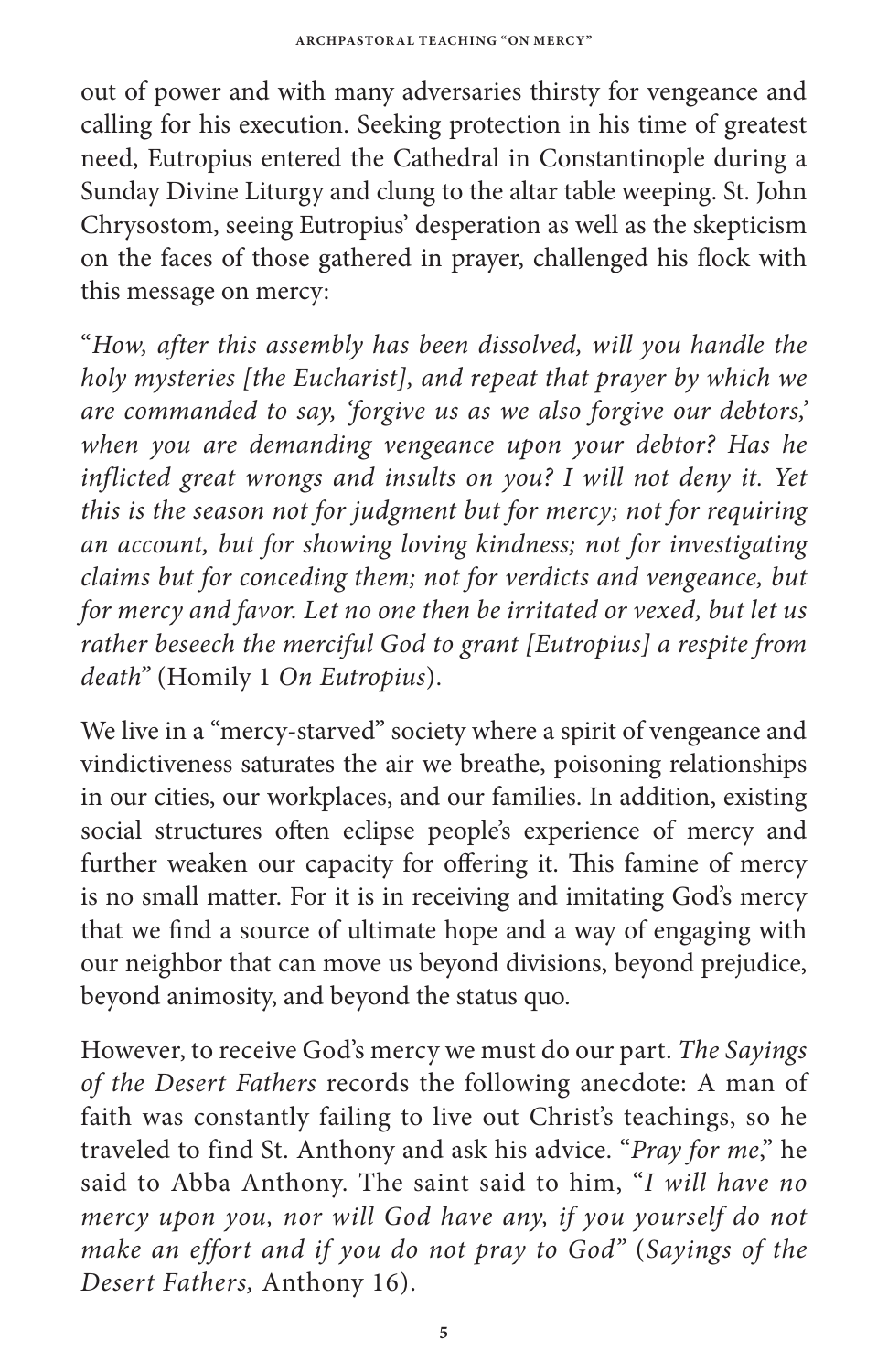In today's mercy-starved world, we are all called to increase our effort and to pray that mercy would more fully shape our thoughts, words, and actions in fulfillment of the Lord's saying, "*I desire mercy, not sacrifice*" (Matthew 9:13; 12:7; cf. Hosea 6:6).

#### **I . MERCY: DEFINITION AND OVERVIEW**

**Mateurity** is mercy? In common conversation we use the word interchangeably with "pity," "compassion," and "sympathy." For us as Christians, mercy has elements in common with all of these, but it is distinctive in certain the word interchangeably with "pity," "compassion," and "sympathy." For us as Christians, mercy has elements in common with all of these, but it is distinctive in certain ways as well. Mercy is more than a passive feeling evoked by people in unhappy circumstances; mercy implies *action*. As a counterpart to justice, mercy likewise entails that a person *refrain* from certain deeds (e.g., taking revenge, demanding restitution) and *perform* others (e.g., providing for needs, addressing problems). We typically speak of "having mercy," but perhaps it would be more appropriate to say, "*doing* mercy." Mercy, like justice, can operate whether or not affection is present: one can—and should—show mercy even to the unlikeable and unfriendly.

Mercy is the mother of patience, forbearance, kindness, and gentleness. For where mercy is, these qualities are also manifested. But mercy can also give rise to boldness, defiance, and even striving on behalf of the weak and defenseless, of those without status or voice. Mercy not only comforts the afflicted, but can also afflict those who are too comfortable in their indifference to the plight of others. Mercy is something offered freely and widely. Philanthropy, or voluntary care for one's fellow human beings, is a specific kind of mercy. But mercy itself is broader still: for one can show mercy on any of God's creatures; and indeed, as does God, upon the cosmos in its entirety. St. Isaac the Syrian wrote that the merciful heart is afire for all of creation, "for human beings, for birds, for animals, for demons, and for every created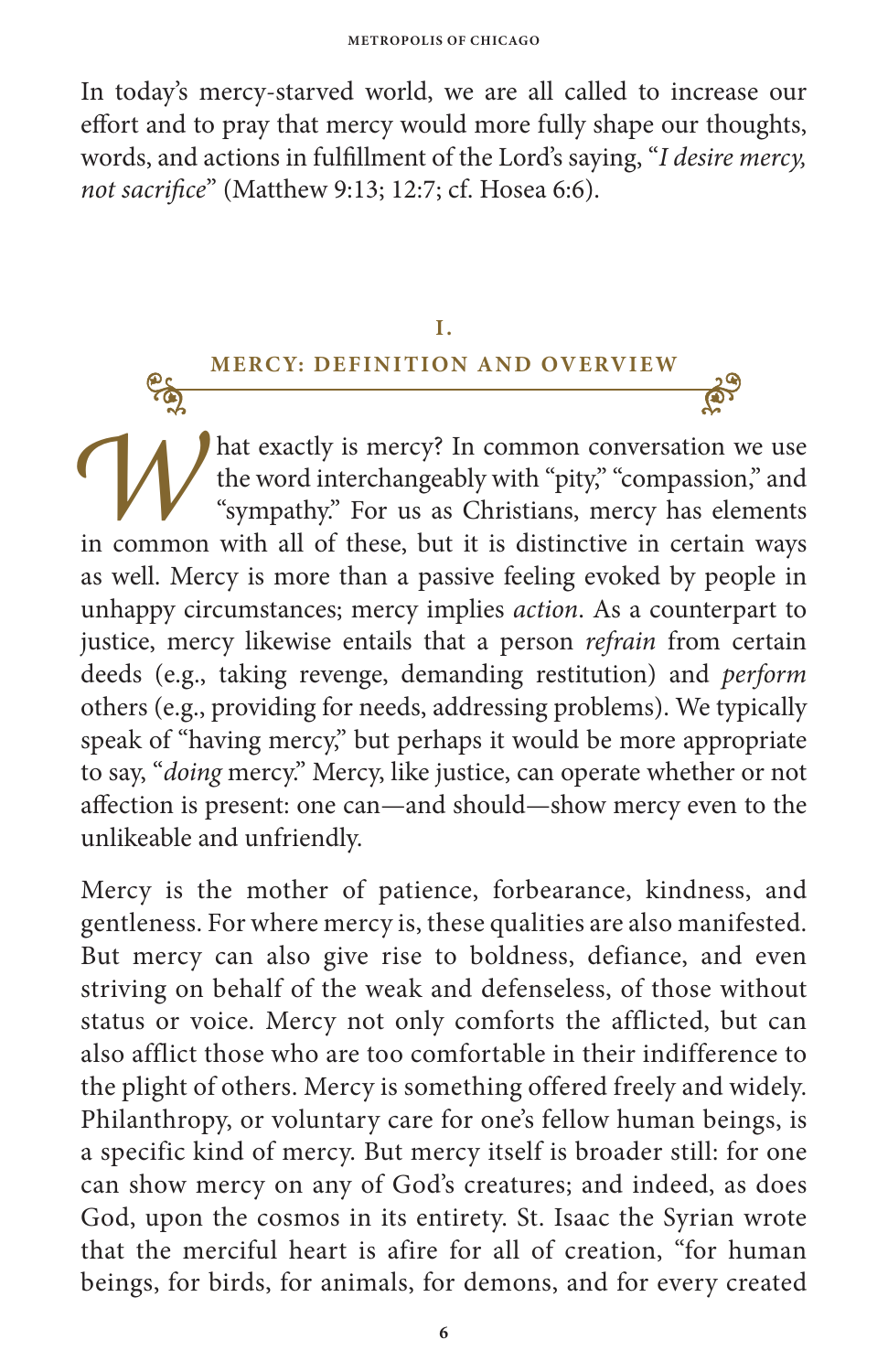thing," beholding them with eyes that pour forth abundant tears (Homily *71*).

It is sometimes said that the Greek word for mercy, *eleos,* comes from the same root as the word for "olive oil," *elaion.* In fact, the roots of these words differ, but olive oil is nevertheless a fitting image of mercy: for just like oil, it is in the nature of mercy to nourish and nurture, to soften and heal, to preserve and gladden those whom it feeds or touches. St. Dorotheos of Gaza offers a moving interpretation of Christ's entrance into Jerusalem on Palm Sunday, linking the palm fronds with olive branches to signify the combination of God's victory and mercy: *"Let us similarly go to meet Christ our Master with palms as before a conqueror, for He conquered the enemy for us. And also with olive branches, supplicating Him for mercy, that just as He won the victory for us we might also be victorious through Him"* (*Instructions* 15, 165).

The Hebrew language of the Old Testament teaches mercy through two terms, *rahamim* and *hesed*. *Rahamim* comes from the root of the word *rehem,* "womb": this word speaks of the emotional power of mercy, such that it evokes feelings deep within the body, feelings of concern and solidarity and shared pain. (We find the same root in the Arabic equivalent of *Kyrie, Eleison,* which is *Yara, Burham.*) This character of mercy is illustrated by a mother's inward bodily sensations upon seeing her child in pain or peril. The same sense is conveyed in the New Testament Greek word *eusplanchnia,*  containing as it does the roots *eu-*, "well" and *splanchnon*, "inward parts, bowels." Through these words, mercy is depicted as a visceral reaction to the hurting of another. In using such terms for God's mercy, the Scriptures communicate that God the Father loves us as like a parent, standing with us and sharing our suffering, a reality that will be powerfully manifested in the Incarnation of the Son of God in our human flesh.

The other Hebrew word *hesed* expresses a different view of mercy. It comes from a root meaning "zeal, strong desire, unwavering commitment." (From this root comes also the word *Hasidic,* the adjective for certain Jewish people who maintain unchanged their people's expressions of faithfulness to their traditions.) Some have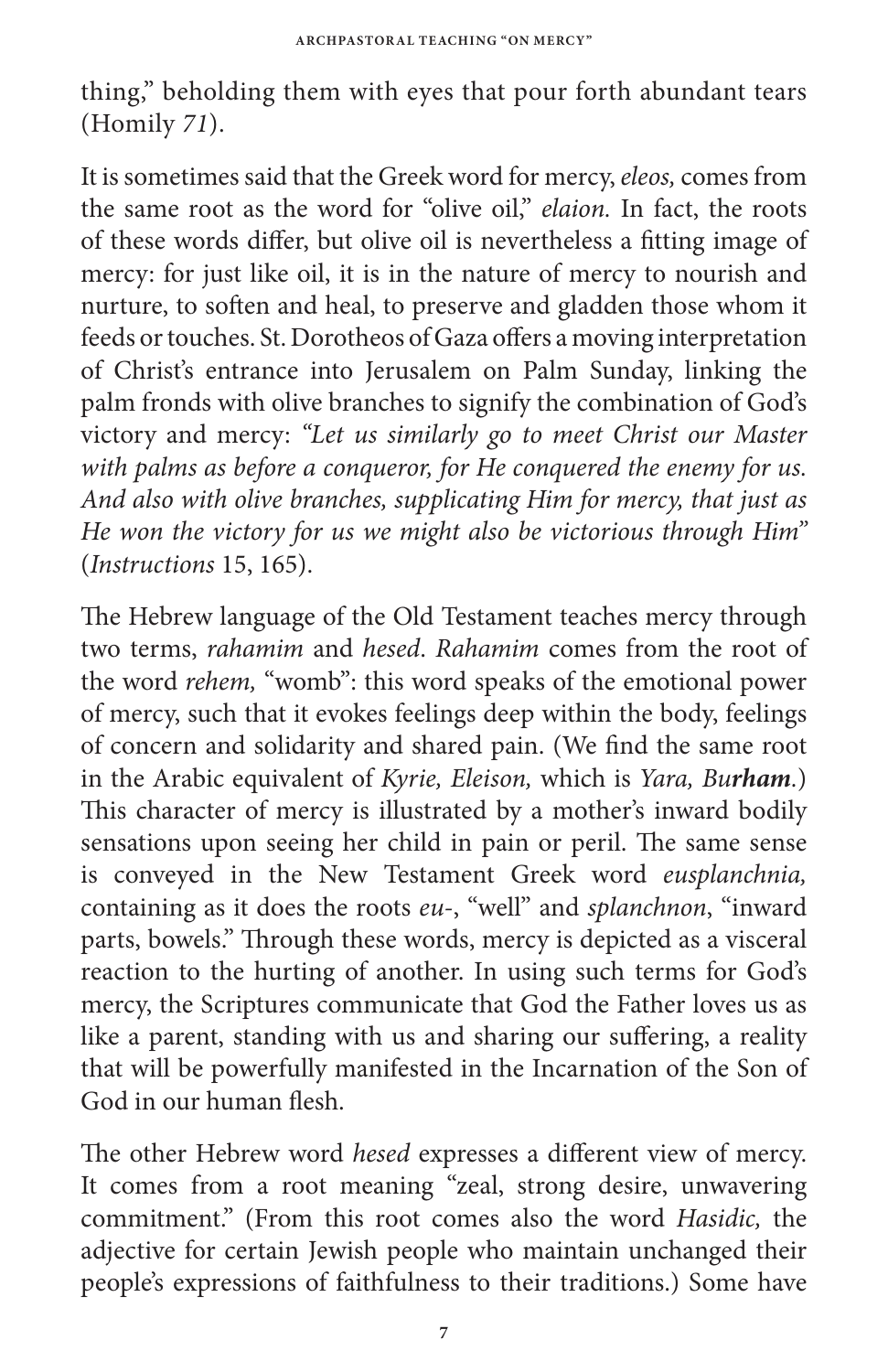suggested that the best rendering of *hesed* would be "covenant loyalty." For example, Deuteronomy 7:9 reads, "*Know therefore that the Lord your God is God; He is the faithful God, keeping His covenant and mercy (hesed) to a thousand generations of those who love Him and keep His commandments.*" In the Greek of the New Testament and the Septuagint, *hesed* is most often rendered with *eleos.*

The Holy Bible thus presents mercy under two main conceptions. In the first, mercy is a feeling evoked by the neediness of another; in the second, mercy is an unconditional resolve to keep one's promises, regardless of the outcome or recompense or even the worthiness of the other party. In the prayers of the Divine Liturgy, we rightly appeal to "the mercies" of God in the plural. For our Lord graciously bestows on us both the kindness of His deepest affection and the unchangeability of His covenant commitment to save us, unworthy though we be, from the tyranny of the Devil. It is incumbent upon us, as the sons and daughters of the living God, to imitate our heavenly Father as we grow in expressing both aspects of the divine gift of mercy towards us.

#### **II.**

# **GOD'S MERCY TOWARD US AND ALL OF CREATION**

*As* the people of God, our understanding and practice of mercy begins with God's mercy. Jesus' teaching, "Be merciful, just as your Father is merciful" (Luke 6:36), presupposes that we grasp to some extent the mercy that of mercy begins with God's mercy. Jesus' teaching, "*Be merciful, just as your Father is merciful*" (Luke 6:36), presupposes that we grasp to some extent the mercy that characterizes God. What then can we say about the nature of God's mercy? How does God's mercy exemplify and surpass the meanings of mercy we have described above?

One distinctive manifestation of God's mercy is connected to the act of creation itself. In the Divine Liturgy of St. John Chrysostom, following the Lord's Prayer, the celebrant prays, "*We give thanks to*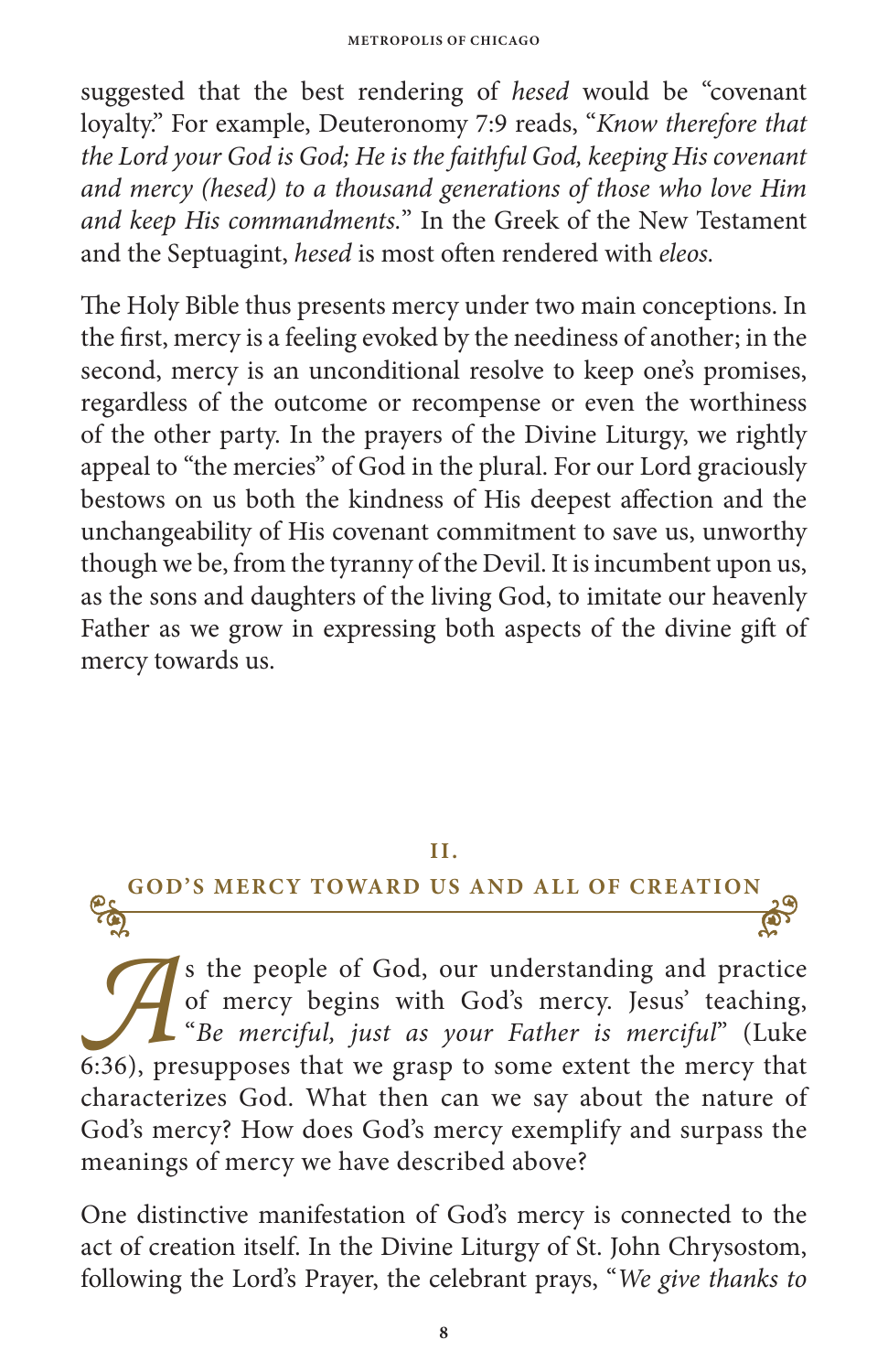*You, invisible King. By your infinite power You created all things and by Your great mercy You brought everything from nothing into being. … ὁ*  τῇ ἀμετρήτῳ σου δυνάμει τὰ *π*άντα δημιουργήσας καὶ τῷ *π*λήθει τοῦ ἐλέους σου ἐξ οὐκ ὄντων εἰς τὸ εἶναι τὰ *π*άντα παραγαγών." Here we see that creation *ex nihilo*, "from nothing," is presented as flowing from God's great mercy. In His mercy, God creates the cosmos; God delivers reality from nothingness; God gives life to the world. The divine act of creation as an act of *mercy* recalls the meaning of the Hebrew word *rahamim* noted above, which connects "mercy" to "womb" (*rehem*), as well as to birth giving. Thus, Christ's command: "*Be merciful, just as your Father is merciful,*" relates to creation, to human beings as co-creators, and to the command given to Adam and Eve, "*Be fruitful and multiply*" (Genesis 1:28).

Another manifestation of the mercy of God lies in the way God cares and provides for us and for all of creation, trapped as we are by sin and death. In His mercy, God suffers with us, His children, and does not lose faith in us, despite our rebellion. Here we witness both meanings of mercy, *rahamin* and *hesed*, and we are reminded that the plan of salvation is itself an expression of divine mercy from beginning to end. Recall the words of the priestly prayer from the Divine Liturgy of St. Basil the Great:

*"But when man disobeyed You, the true God who had created him, and was led astray by the deception of the serpent becoming subject to death through his own transgressions, You, O God, in Your righteous judgment, expelled him from paradise into this world, returning him to the earth from which he was taken, yet providing for him the salvation of regeneration in your Christ. For You did not forever reject Your creature whom You made, O Good One, nor did You forget the work of Your hands, but because of Your tender mercy (*διὰ σπλάχνα ἐλεους σου*), You visited him in various ways…"* (*Prayer of the Anaphora*).

Thus, the mercy of God can be seen throughout the history of salvation, in God's compassionate covenants with our forefathers Noah, Abraham, Moses, and David, and in the voices of prophets who boldly called God's people back to covenant faithfulness when we had swayed. In His mercy, God respected humanity's freedom and creativity—even when we used our freedom to reject God's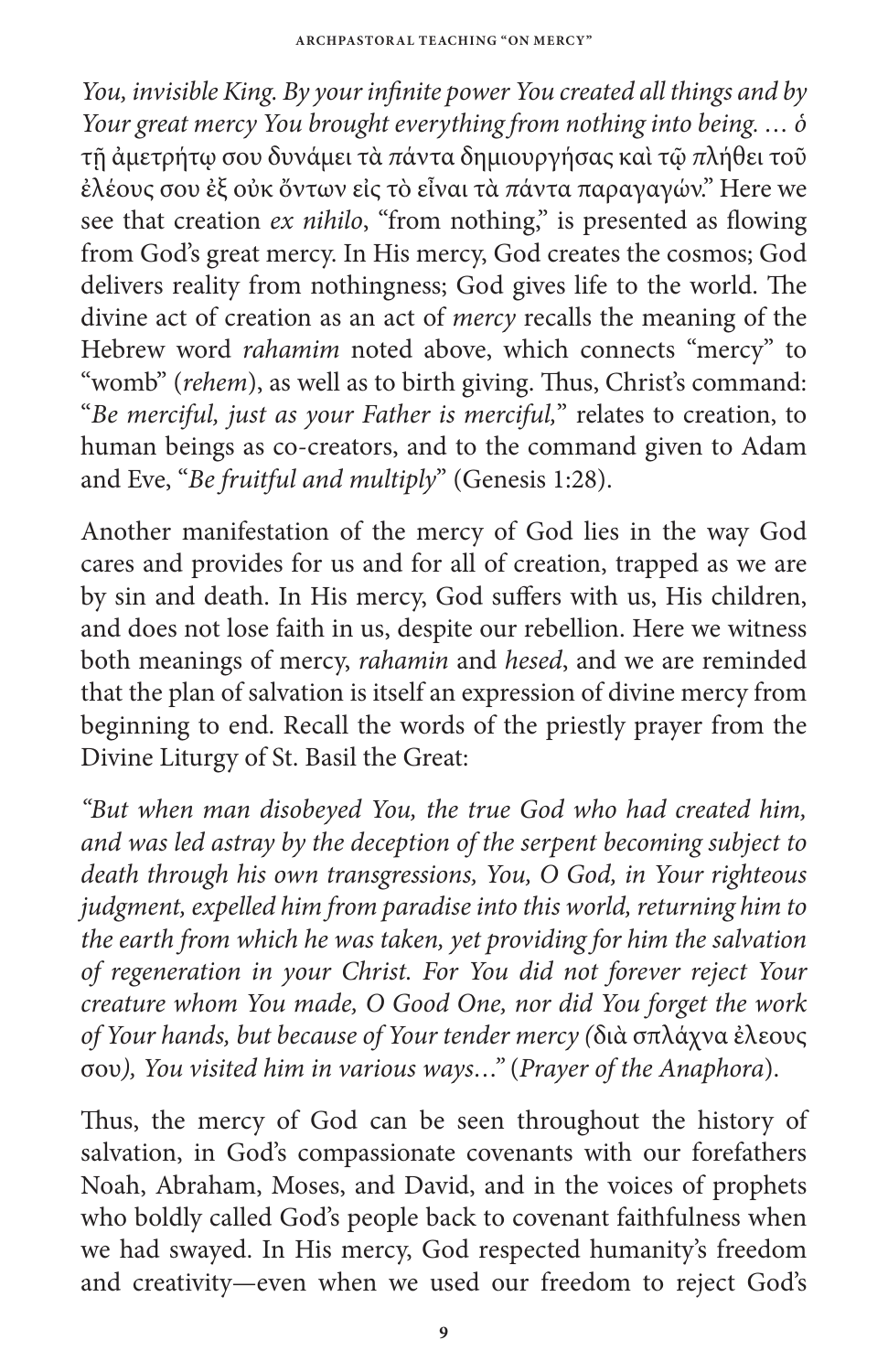love; at the same time, God never stopped extending divine love, compassion, and opportunities for us to repent and return to a right relationship with Him.

We see these features of God's mercy in the New Testament parable of the Prodigal Son (Luke 15). The Prodigal's father shows mercy to his son throughout the entire parable. He is merciful, first, in respecting his son's freedom. Notice how the prodigal's father does not forbid his son from leaving. He does not lock his son in the house or instruct one of his servants to guard the door, or berate him for wanting to venture out; instead, the merciful father allows his son to leave with his inheritance. Similarly, God respects our freewill. Archimandrite Sophrony of Essex reminds us, "*God does not violate our freedom. He will not force Himself into our hearts if we are not disposed to open the door to Him*" (*On Prayer*, 66).

While respecting human freedom is an expression of divine mercy, this does not mean that God is indifferent towards our choices. During the time of the prodigal son's absence, we can be sure that his father's heart was filled with concern and suffered out of love for his lost child. This, too, is a manifestation of the father's mercy. In addition, the father remained steadfast in his hope that his child would return some day and reciprocate his love. He did not abandon his child, nor did he cease praying and trusting in the possibility of reconciliation and reunion. Instead, his mercy endured.

One of our contemporary saints, St. Porphyrios of Kafsokalivia (+1991), was often approached by parents who were agonizing over their children's spiritual choices. "My son goes out drinking and dancing all night, what should I do?" "My daughter is living with her boyfriend, Father Porphyrios, what should I do?" "My children refuse to go to Church, refuse to fast, refuse to go to confession, etc., what should I do?" And St. Porphyrios, guided by the Holy Spirit, often gave them the same advice: **Speak less, pray more**. He writes, "*If you are constantly lecturing your children, you'll become tiresome and when they grow up, they'll feel a kind of oppression [and will rebel]. Prefer prayer and communicate with them through prayer. Speak to God and God will speak to their hearts…say, 'Lord Jesus Christ, give Your light to my children. I entrust them to You. You gave them to me,*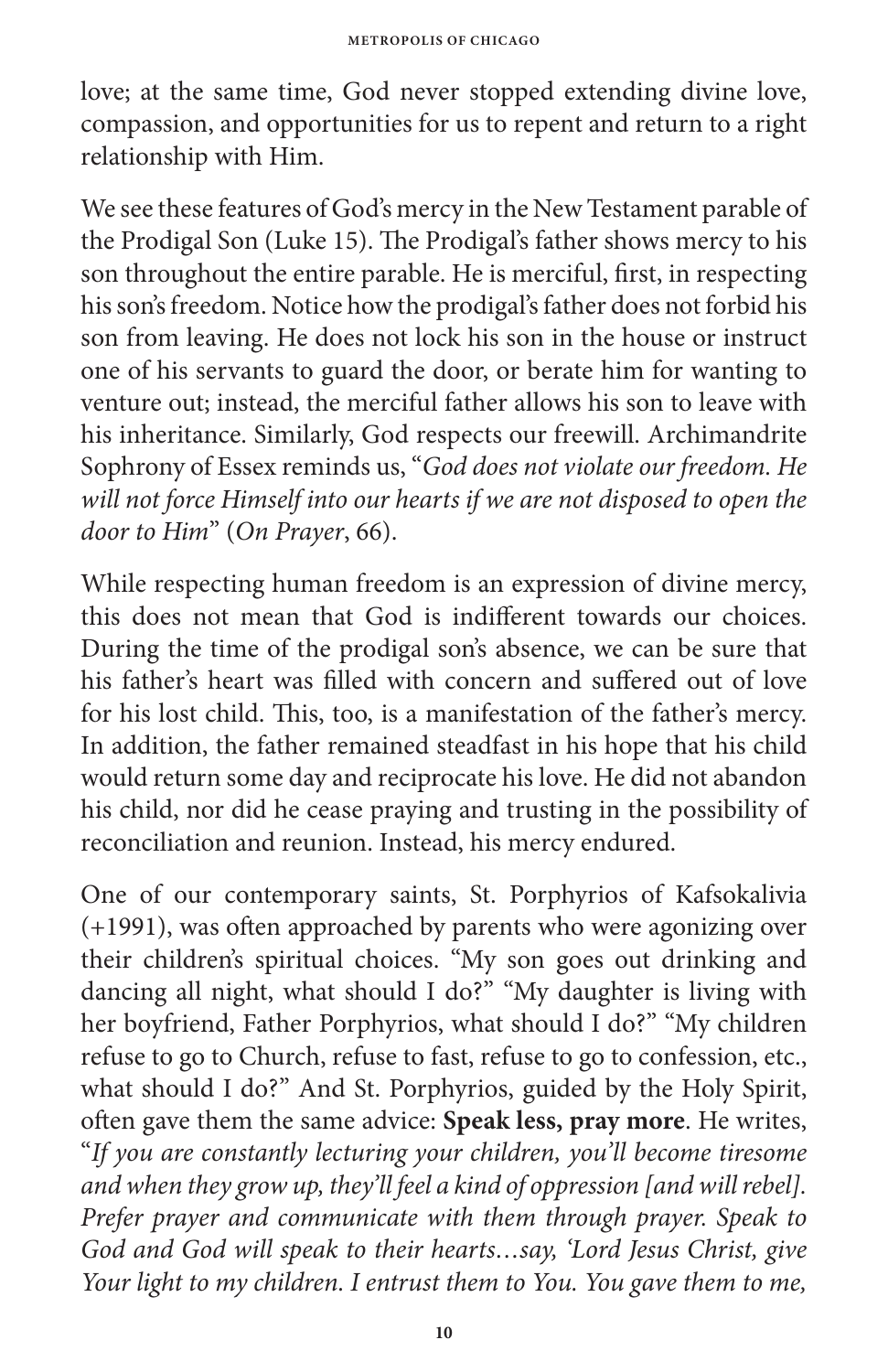*but I am weak and unable to guide them, so, please, illuminate them.' And God will speak to them*" (*Wounded by Love,* 203).

The parable of the Prodigal Son teaches mercy as both compassion to those suffering (*rahamim*) and zealous faithfulness to the covenant between God and humanity (*hesed*). However, it also points us to a third manner in which the mercy of God is manifested: God's willingness to relate to us in a way that goes beyond justice and that rejects vindictiveness. Over and over, the people of God have failed to keep our side of the covenant. Over and over, we have transgressed God's commandments. And yet, over and over God has invited us back, showing us mercy as a mode of relationship that surpasses justice. Seeing on the horizon his returning child, the prodigal son's father "was filled with compassion (*eusplachnisthe*)" [Luke 15:20], and rushed to embrace him. This is "doing mercy." St. John Chrysostom's response to Eutropius, which we described above, similarly exemplifies the concrete expression of mercy—not vengeance, not "I told you so," not humiliation and criticism—but Christian mercy.

At each matins service we pray the *Hexapsalmos*, the "Six Psalms," which emphasize God's saving power, steadfast love, and mercy. The fifth of these, Psalm 102(103), pulls together all three of the above meanings of mercy:

"*The Lord is merciful* (rahūm) *and gracious, slow to anger and abounding in steadfast love* (hā-sed)*. He will not always accuse, nor will he keep his anger forever. He does not deal with us according to our sins, nor repay us according to our iniquities. For as the heavens are high above the earth, so great is his steadfast love* (hasdōw) *toward those who fear him; as far as the east is from the west, so far he removes our transgressions from us. As a father has compassion* (kərahêm) *for his children, so the Lord has compassion* (riham) *on those who fear him."* (Psalm 102(103):8-13)

From this we see God's parental compassion toward us in our suffering and steadfastness in His covenant; yet we also see that God's mercy surpasses justice, for God does not "deal with us according to our sins" but instead deals with us mercifully. We must keep in mind,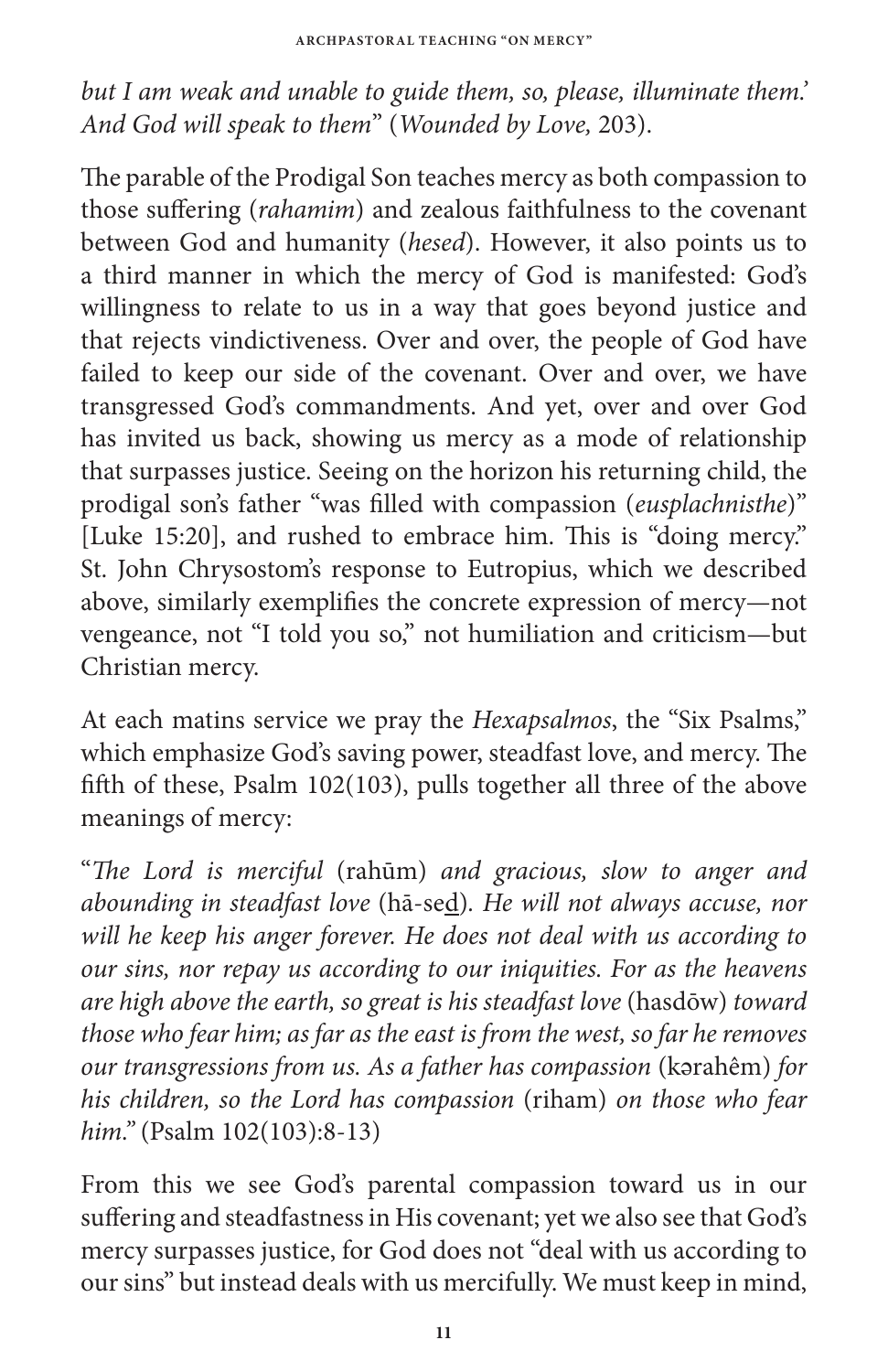however, that God's mercy does not eliminate God's justice: His mercy extends, completes, and perfects His justice. Recall Christ's words in the Sermon on the Mount, "*Do not think that I have come to abolish the law or the prophets; I have come not to abolish, but to fulfill*" (Matthew 5:17). The same applies to God's justice, which is fulfilled by God's mercy. In our everyday usage, the terms "justice" and "mercy" seem mutually exclusive—one is either just or merciful, but not both. For Christ, however, this was not the case, a point emphasized by many of the Church Fathers, including St. Basil the Great who wrote:

"*He is merciful, but He is also a judge, for 'the Lord loves mercy and judgment,' says the psalmist* [Psalm 32(33):5]. *And he therefore also says: 'Mercy and judgment I will sing to thee, O Lord'* [Psalm 100(101):1]. *We have been taught who they are upon whom He has mercy: 'Blessed are the merciful,' says the Lord, 'for they shall obtain mercy'* [Matthew 5:7]. *You see with what discernment He bestows mercy, neither being merciful without judgment nor judging without mercy; for 'the Lord is merciful and just'* [Psalm 114(116):5]. *Let us not, therefore, know God by halves nor make His loving kindness an excuse for our indolence*" (*The Long Rules*, Preface).



II n our lives as Christians, we have a tendency to interpret the mercy of God in extreme ways. Sometimes, we tend toward the extreme of thinking that our own brokenness, sin, and rebellion against God is so severe that Go n our lives as Christians, we have a tendency to interpret the mercy of God in extreme ways. Sometimes, we tend toward the extreme of thinking that our own brokenness, sin, and mercy. We can become despondent and even hopeless, questioning whether the very core of the Gospel's message applies to us and even whether we ought to continue living. In such circumstances, reflecting on the immeasurable depths of God's compassionate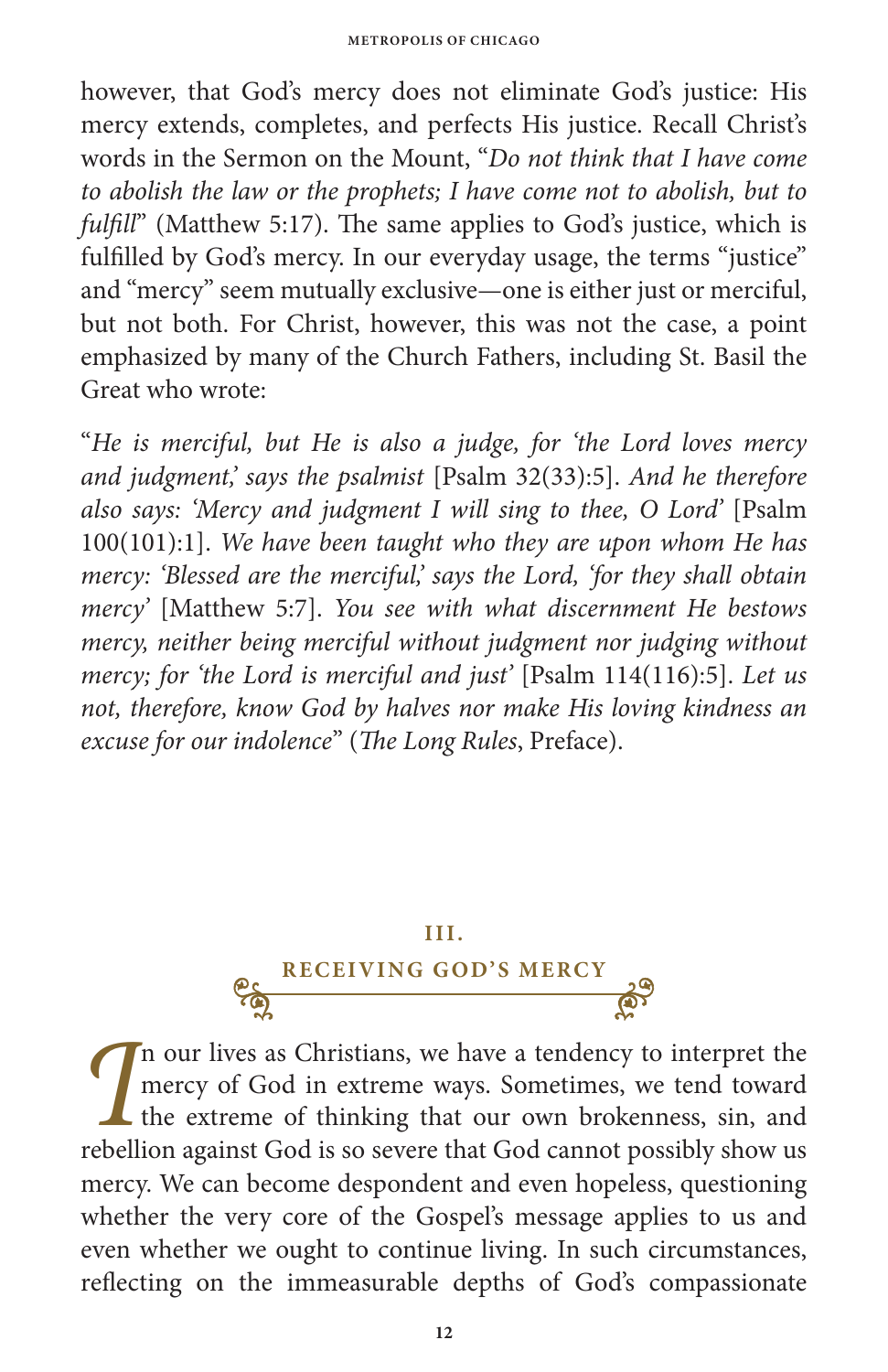mercy, and being more merciful toward ourselves, can together help us to continue with hope, strength, and faith. In his pastoral letters, St. Barsanuphius reminds his spiritual children that God is a "*merciful and compassionate Master*" (*Letter* 63) who "*holds out His hand to the sinner until his last breath*" (*Letter* 72). Clergy play a vital role in consoling those who believe they are beyond God's loving mercy and also in encouraging those who are suffering in this way to work with compassionate healthcare professionals.

Other times, we tend toward the extreme of thinking that God's mercy is so great and so generous that we need not do anything or be at all concerned about our salvation. We convince ourselves that it is not necessary for us to struggle against sin or to go to confession because, "God is merciful and loving." This extreme is just as spiritually dangerous as its opposite. While the mercy of God is, indeed, great and generous beyond our comprehension, God's commandments are normative and God's judgment is real. We must do our part. The Lord's words in the Sermon on the Mount are clear, "*Ask, and it will be given you; seek, and you will find; knock, and the door will be opened for you"* (Matthew 7:7). If we do not *ask*, *seek*, and *knock*, we will not receive, find, or be able to enter into the reality of God's mercy. God is merciful and, at the same time, our salvation is not automatic. Thus, God's mercy is absolutely necessary for our salvation, and offered to us regardless of how far we have fallen away; but our own freedom, faith, and struggle against sin is also absolutely necessary.

This dynamic of God offering mercy and humankind receiving God's mercy is experienced first-hand through the gift of the sacramental life of the Church. Beginning with our baptism and chrismation, and culminating in our preparation for and reception of the Eucharist, God's mercy and love for us initiates a perpetual exchange of gratitude, mercy, and love. St. Paul's words to Titus are instructive here, "*He saved us, not because of righteous things we had done, but because of his mercy (*κατὰ τὸν αὐτοῦ ἔλεον*). He saved us through the washing of rebirth and renewal by the Holy Spirit*" (Titus 3:5). Frequent participation in the sacraments of confession, Eucharist, and Holy Unction are vital to our transformation through God's mercy.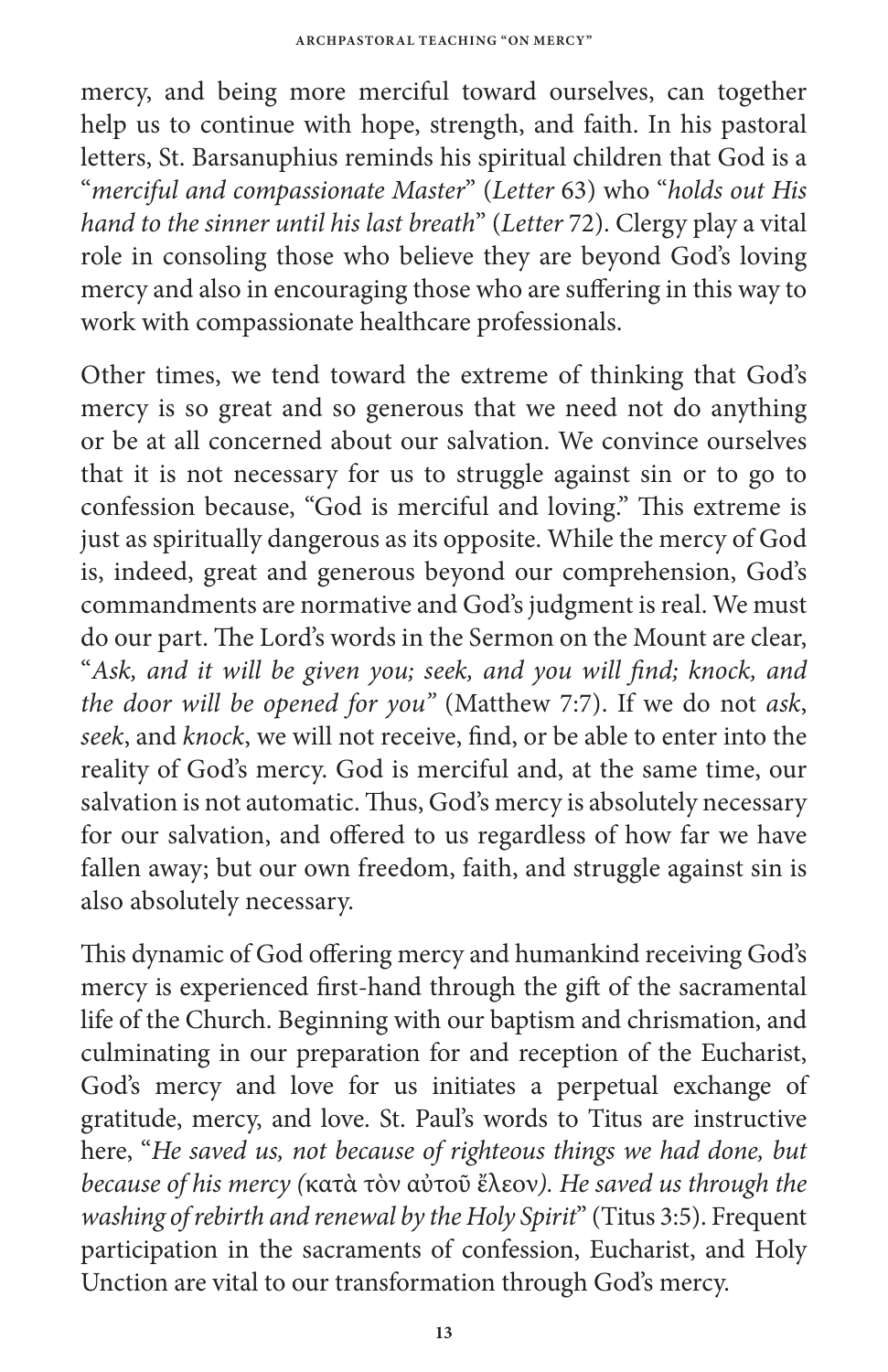In addition to the sacramental life, our personal and family prayer provides the space for God's mercy to enter more fully into our hearts and minds. "*A brother questioned Abba Poemen, 'What ought I to do about all the turmoil that trouble me?' The old man said to him, 'In all our afflictions let us weep in the presence of the goodness of God, until he shows mercy on us.'*" (*Sayings of the Desert Fathers*, Poemen 122). Again, we must do our part. Ultimately, God's mercy enters our lives when we humbly open ourselves to God. St. Isaac the Syrian writes, "*For just as a shadow follows a body, so also does mercy follow humility*" (*Homily* 72). The humility of which St. Isaac speaks means acknowledging our need for God's forgiveness and healing; however, it also means refraining from judging others and in offering ourselves in philanthropic service.

#### **I V.**

### **OUR RESPONSE TO GOD'S MERCY:**

# THANKSGIVING AND MERCY TOWARD OTHERS

**G**od's mercy can bring us from brokenness to wholeness, from sickness to health, from spiritual death to resurrected life.<br>This is the Gospel's proclamation, and the evidence of its veracity lies in the lives of holy wome sickness to health, from spiritual death to resurrected life. This is the Gospel's proclamation, and the evidence of its veracity lies in the lives of holy women and men across the ages. Essential to this transformative dynamic is our own offer of mercy toward others. Christ's words are clear, "*Blessed are the merciful, for they will receive mercy*" (Matt 5:7).

In the lives of the saints, we see example after example of *mercy as a way of life*. We see it in the first century in St. Paul, whose heart burned with such love for God and his fellow human beings that he carried the message of Christ to gentile communities across the Roman Empire. Similarly, in the twentieth century, St. Maria of Paris felt such intense love for God and neighbor that she worked tirelessly to rescue Jews during the Nazi occupation of France.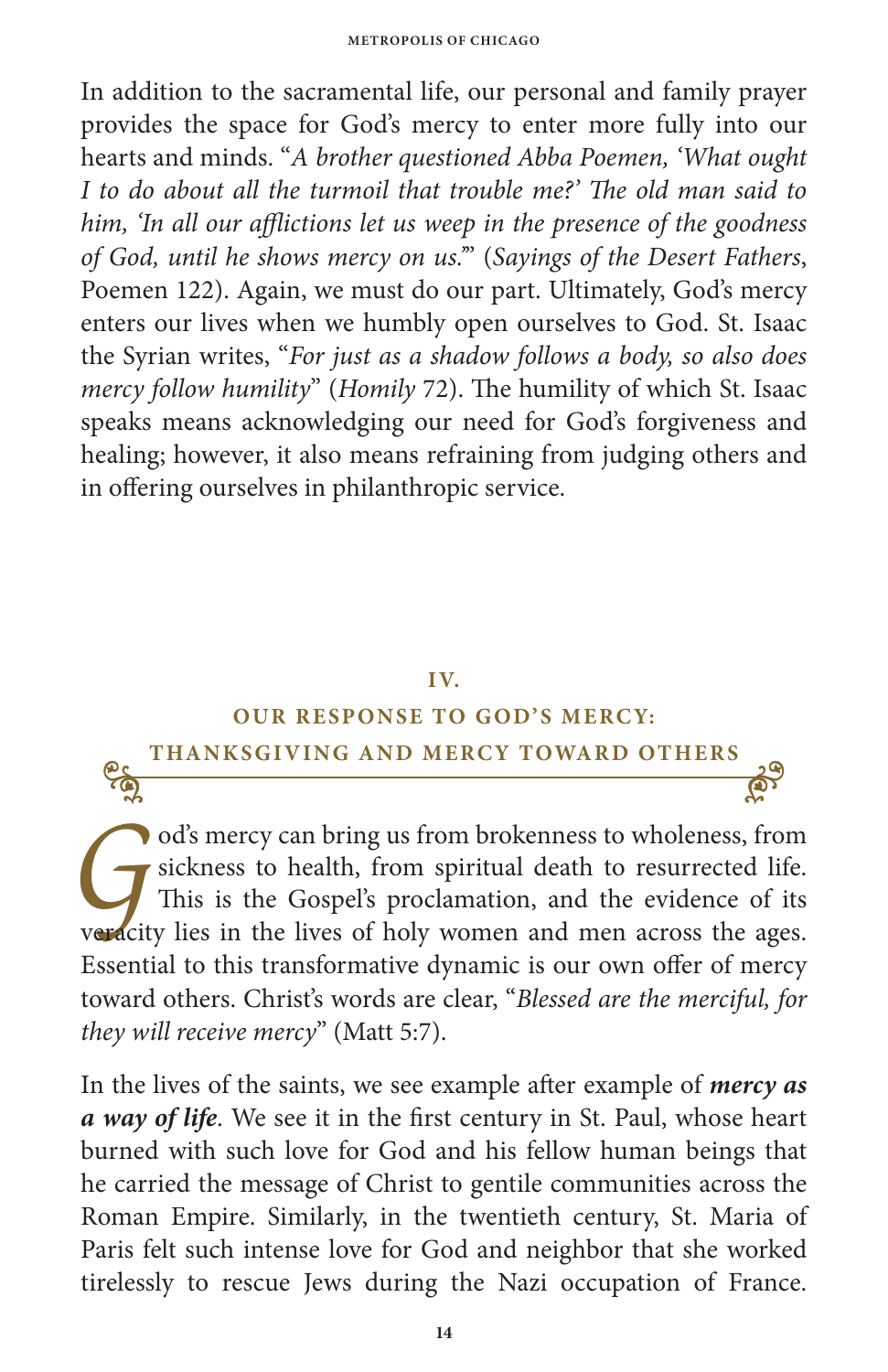Other saints exemplified mercy through their extraordinary acts of almsgiving, of *eleimosyne*. Like Christ's apostles and disciples, who sold their land and other possessions and offered the proceeds for distribution "*to each as any had need*" (Acts. 4:35), subsequent saints like St. Paraskevi (+170), St. Anthony the Great (+356), and St. Irene Chrysovalantou (10<sup>th</sup> century) sold their possessions, distributed the proceeds to those in need, and entrusted their whole lives to God. Still other saints embodied mercy by caring for the sick, like St. Anthimos of Chios (+1960) who served as the chaplain of a leper hospital, offering compassionate mercy and steadfast love to his most vulnerable sisters and brothers without fear for his own life. Indeed, as we reflect on the full "cloud of witnesses" (Hebrews 12:1), we see that every saint bears witness in a personal manner to *mercy as a way of life*.

The saints' lives of mercy may seem exceptional and even unnatural to us. In truth, however, we are *all* created to be merciful. To act mercifully and, ultimately, to pursue mercy as a way of life is to be authentically human. Despite the contrary messages pervading society today, "doing mercy" is in fact the most natural and most meaningful way for us to live and coexist.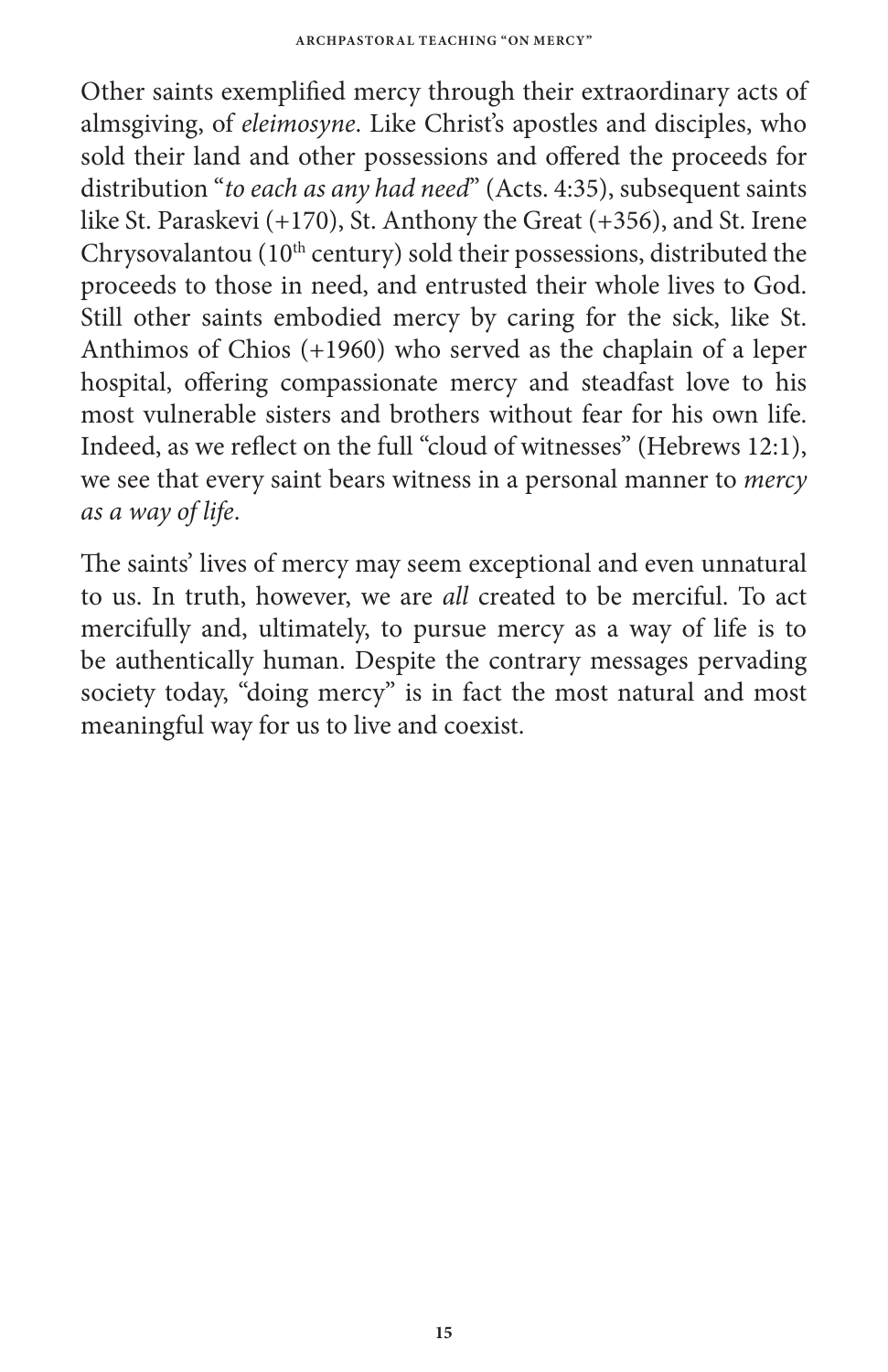#### **METROPOLIS OF CHICAGO**

#### **V.**

# **MERCY IN OUR HOMES, PARISHES, WORKPLACES, AND NEIGHBORHOODS**

There is a saying, "Charity begins at home." This adage reminds us—as Saint Paul also does in 1 Timothy 5:8—<br>that we too readily take for granted those nearest us. The people with whom we live, eat, pray, and work every da reminds us—as Saint Paul also does in 1 Timothy 5:8 that we too readily take for granted those nearest us. The people with whom we live, eat, pray, and work every day are the ones who tax our patience and test our love the most. When the Apostle Peter approached the Lord to ask about the limits of forgiveness (Matthew 18:21-22), he did not inquire over frustration with a greedy bureaucrat or an abusive soldier. He asked rather, "Lord, how often shall *my brother* sin against me, and I forgive him?" If we are to be people of mercy, we will soon find that our "mercy muscles" are strained more by our siblings, our spouses, our parents, and our children than by anyone else in our lives. Therefore, like charity, let mercy begin at home.

Mercy in our homes means more than the natural affections between family members. It is in the home especially that the quality of mercy as *hesed/eleos* (covenant faithfulness) is revealed. Honoring pledges, fulfilling commitments, keeping promises—these are the hallmarks of familial mercy. And when mercy fails in a family relationship, it is most often in these terms, rather than in the matters of physical affection or terms of endearment.

It has been said that the greatest gift a man can give his children is to love their mother, and vice versa for a woman. The first gift of marital love is *fidelity*. One of the cruelest, most merciless acts a parent can commit against his or her children is to dishonor the integrity of marriage. Even when the betrayal remains a secret, the poison of infidelity seeps into family life in hidden ways. In the ancient Church, the constancy of Christian spouses was cited as a proof of the truth of Christ's teachings. In the *Epistle to Diognetus*  (5)*,* an anonymous apologist for the Church states, "*[Christians] marry, as do all; they beget children; but they do not destroy their offspring. They have a common table, but not a common bed*." And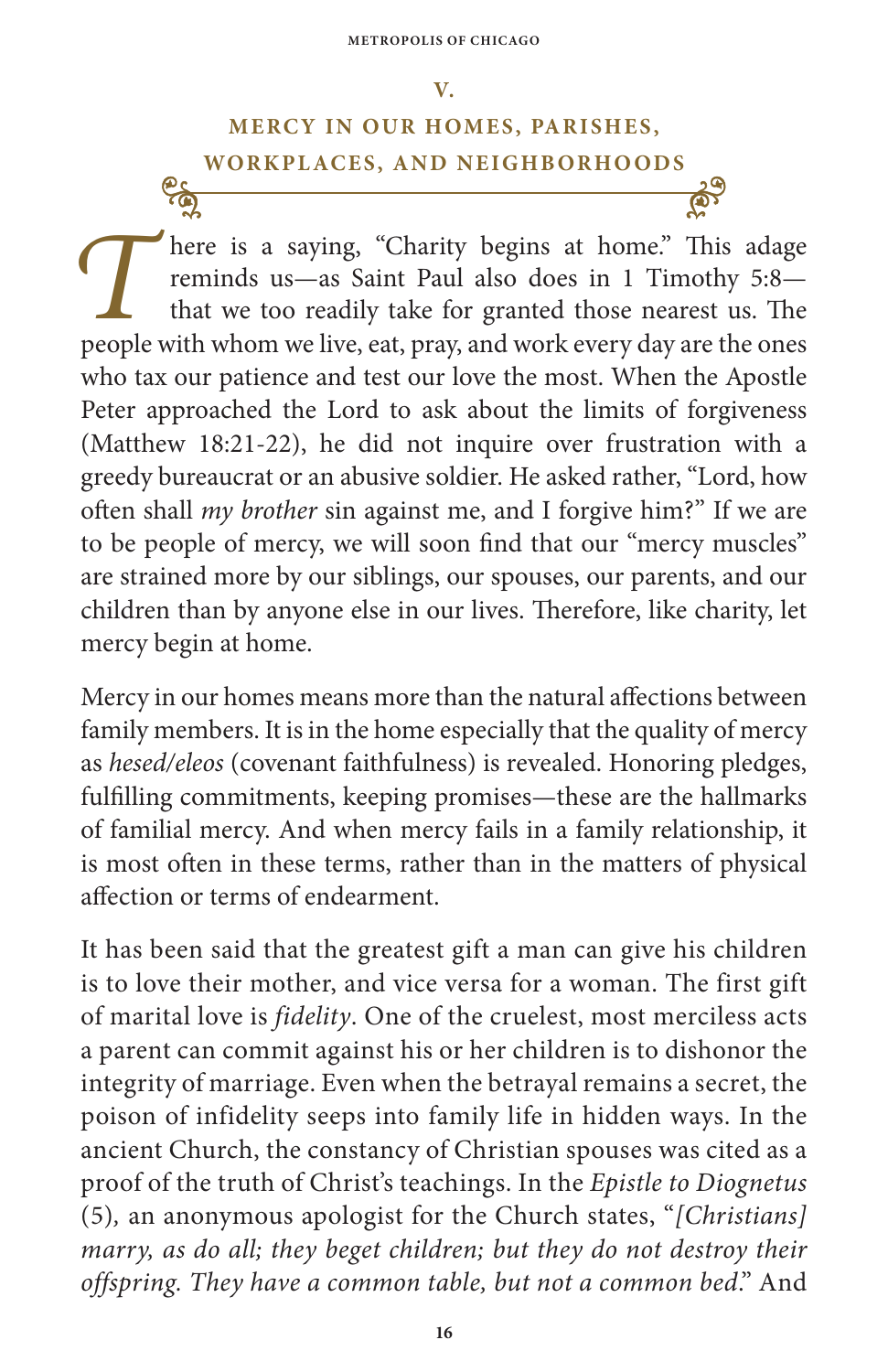later on, Tertullian defends the Church's honor by asserting, "*One in mind and soul, we do not hesitate to share our earthly goods with one another. All things are common among us—except our wives*" (*Apology* 39). Those who keep the Seventh Commandment keep mercy. Those who commit adultery do harm to their children that can hardly be reversed in a lifetime, as any experienced pastor will testify. For this reason, in our Orthodox sacrament of marriage we pray repeatedly that God would strengthen and confirm the word that the spouses have given to each other; and we warn several times as well that "What God has joined together, let no man put asunder." Therefore, in mercy, let marital infidelity not even be named among us as Orthodox Christians (cf. Ephesians 5:3).

Mercy as faithfulness to one's promise applies also to our manner of parenting. There is great power in the example of a parent who keeps his or her word to children, both for reward and for chastisement. When parents fail to follow through on their word, children become confused and frustrated. Saint Paul wisely counsels (Ephesians 6:4), "*Fathers, do not provoke your children to anger, but bring them up in the fear and admonition of the Lord*." The Old Testament Scriptures are a powerful witness to the faithful mercies of God in carrying out His promises to the children of Israel, whether for blessing or for discipline. As earthly fathers and mothers, Orthodox Christians are called to the same constancy of mercy that is accomplished through keeping one's word.

Truth and mercy go together. They are inseparable. We see this clearly in the Scriptures, where mercy (*hesed*) and truth ('*emet*) are linked as attributes of God (e.g., Genesis 24:27, 32:10; Exodus 34:6; Psalms 25:10, 89:14, Tobit 3:2). When we hear the Lord's command, "*Be merciful, just as your Father is merciful*" (Luke 6:36), we receive also the instruction to be truthful, just as God is true.

Basic honesty is a constant concern of Christ and His Apostles:

"*Do not lie to one another, seeing that you have put off the old nature with its practices*." (Colossians 3:9).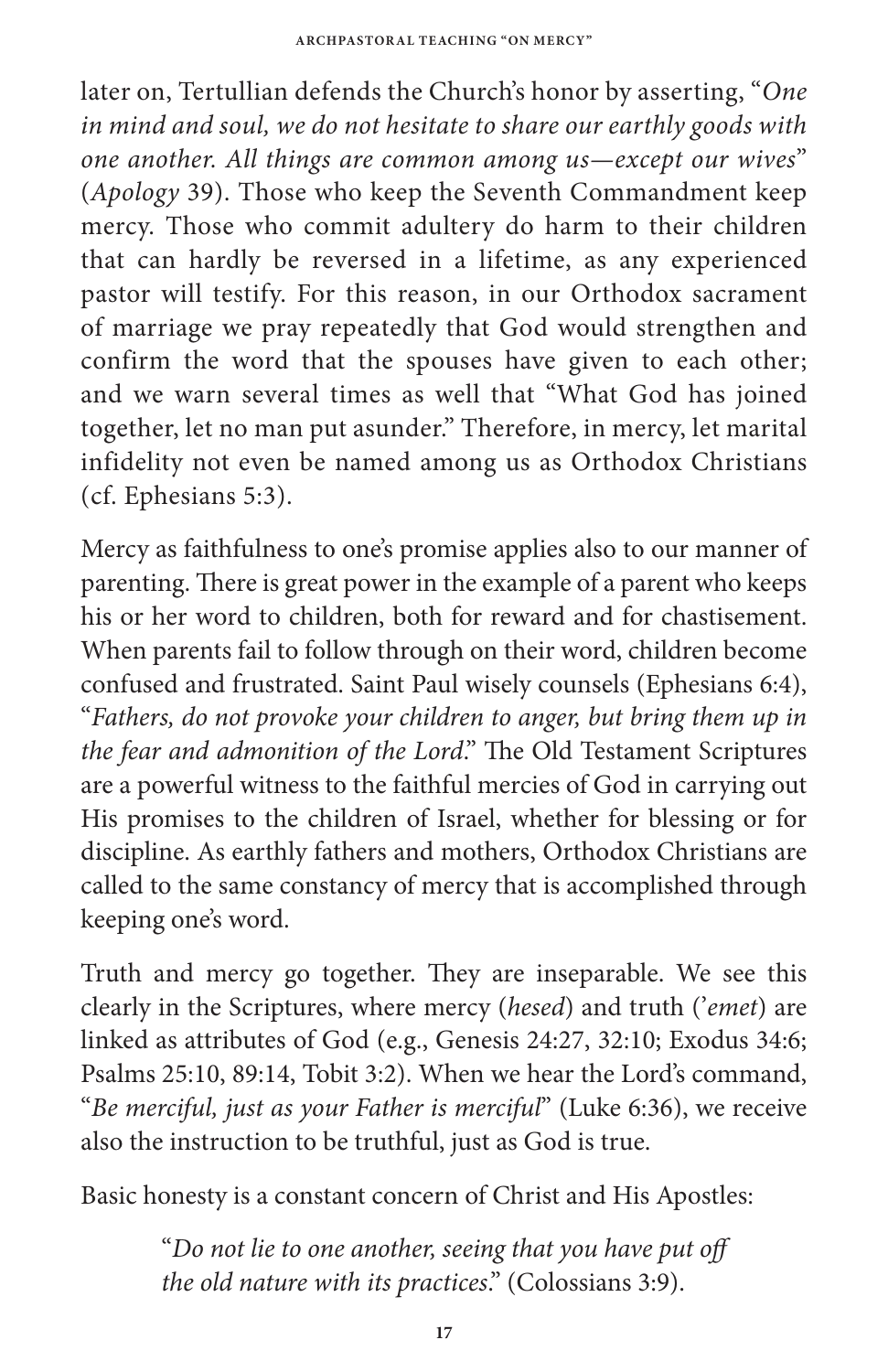"*Therefore, putting away falsehood, let everyone speak the truth with his neighbor, for we are members one of another*." (Ephesians 4:25)

"… *Let your yes be yes and your no be no, that you may not fall under condemnation*." (James 5:12)

In our parishes, therefore, let forthrightness and truth be the hallmarks of our dealings with one another. For honesty also is an aspect of God's mercy.

We live in a world where casual deceit is accepted as a standard operating practice. Too often this habit enters with us into the life of the Church. There is the temptation to tell people what they want to hear; to withhold information that might be difficult or painful; to speak flattery and "smooth words" in order to manipulate perceptions and manufacture consent. Like Christ Himself, the holy prophets (cf. Isaiah 30:10) and the Apostles (cf. 1 Thessalonians 2:5) resisted any impulse to shade the truth, to go along verbally in order to get along politically or financially. Those who use language to hide their meaning—whether they be laity or clergy—dishonor the name of Christ that they bear, and as the Prophet Jonah (2:8) testifies, "*They that observe lying vanities forsake their own mercy*."

Let us, therefore, speak the truth to one another, not only out of mercy, but also in the manner of mercy. For it is possible to speak truths—especially criticisms and complaints—in a way that is unbrotherly, unkind, and unhelpful. For this reason, Saint Paul counsels (Colossians 4:6), "*Let your speech always be gracious, seasoned with salt, so that you may know how you ought to answer every one*." An Orthodox Christian prays, both in the season of Great Lent and otherwise, "*Set a guard over my mouth, O Lord, keep watch over the door of my lips*." (Psalm 141:3) It is easy to wound with the tongue. Diplomacy in the expression of truth is no vice, and bluntness as a manifestation of pride is no virtue. Mercy exercises restraint in all our speech, even as we strive to tell only the truth.

Mercy in our parish life must also entail that we flee from gossip and slander, remembering that "*Love covers a multitude of sins*." (1 Peter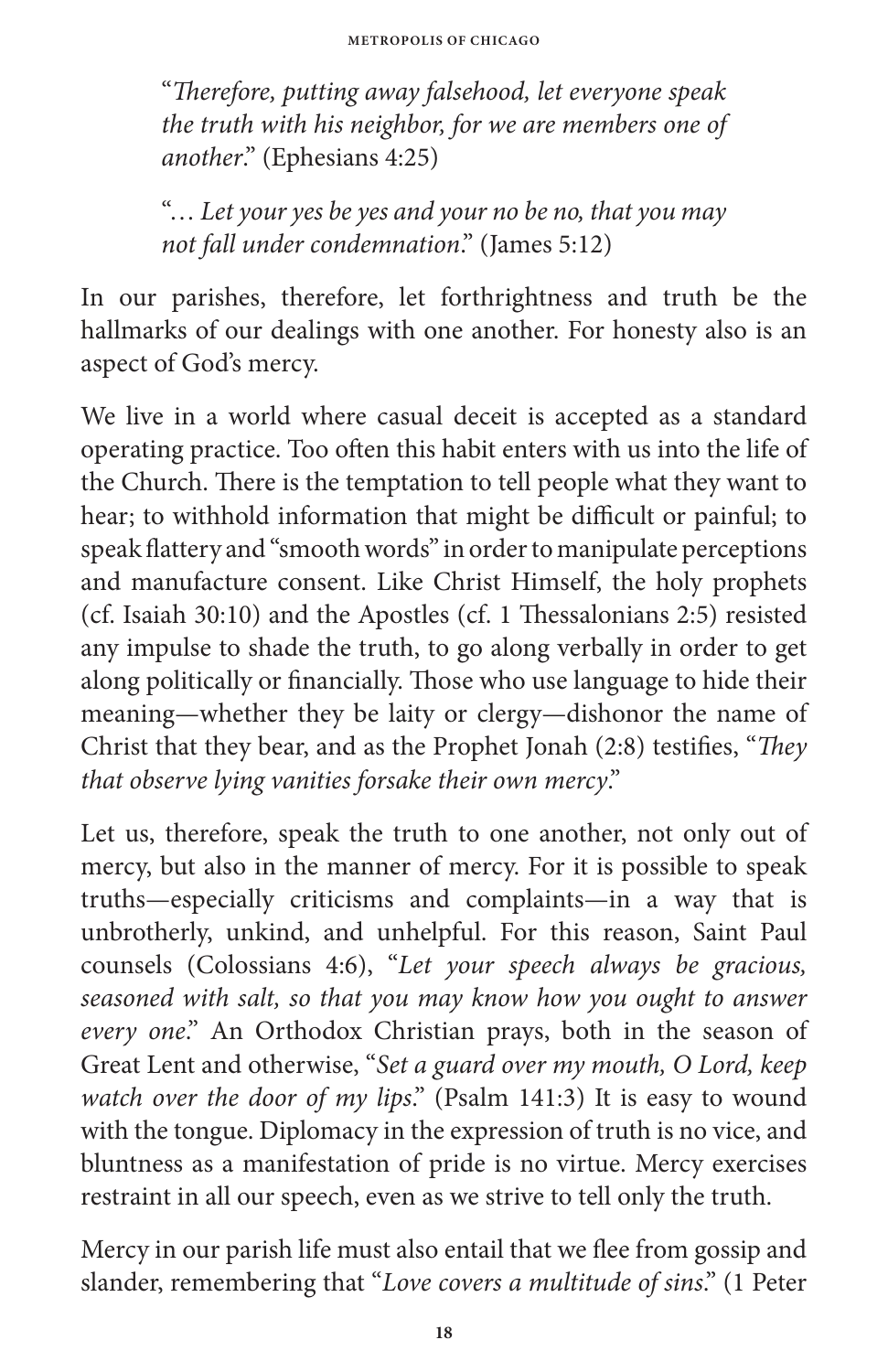4:8). Nearly every parish priest knows of parishioners who stopped attending regularly because of an unfounded rumor against them or their family. It is a sin against mercy to give ear to gossip, and an even greater sin against mercy to spread gossip. Therefore, in obedience to the Apostolic injunction (Ephesians 4:29), "*Let no evil talk come out of your mouths, but only such as is good for edifying, as fits the occasion, that it may impart grace to those who hear*." In this way we imitate the God of mercy and truth.

In our parishes, one of the greatest expressions of mercy is found in the application of the customs and canons of the Church. The Lord said, "*The Sabbath was made for man, not man for the Sabbath*" (Mark 2:27). Mercy recognizes that every human situation differs according to individual needs. It is for this reason that Canon 102 of the Sixth Ecumenical Council gives spiritual fathers latitude in their application of the canons. To apply the canons with unthinking exactitude (*akriveia*) in all cases is as irresponsible and unmerciful as to extend a careless dispensation (*oikonomia*) without attending to spiritual needs. A penance that is fitting in a monastic context might not be appropriate in a parish setting for a family man or woman. True paternal love errs always on the side of mercy. True spiritual fatherhood strives to cultivate maturity and discernment rather than childish dependence and unquestioning servility.

As we go forth from our homes and our churches, the quality of mercy we bring to our communities at large, to our workplaces and schools and offices, should be a paragon of self-control, restraint in word and action, forbearance, deliberateness in thought, calmness of spirit, and gentleness of heart. Above the din of conflicting voices and accusatory rhetoric, let the prudence and silence of an Orthodox Christian heart, steadfast in prayer and confident in hope, be the witness of mercy to those around us, whether they be just like ourselves or different in every way. It is no betrayal of the unique truth of Orthodox Christianity to approach those around us with respect, openness of heart, and interest in dialogue. In this way, we manifest the mercy that we have received from Christ, who reconciled our race to God even while we were still enemies (Romans 5:10).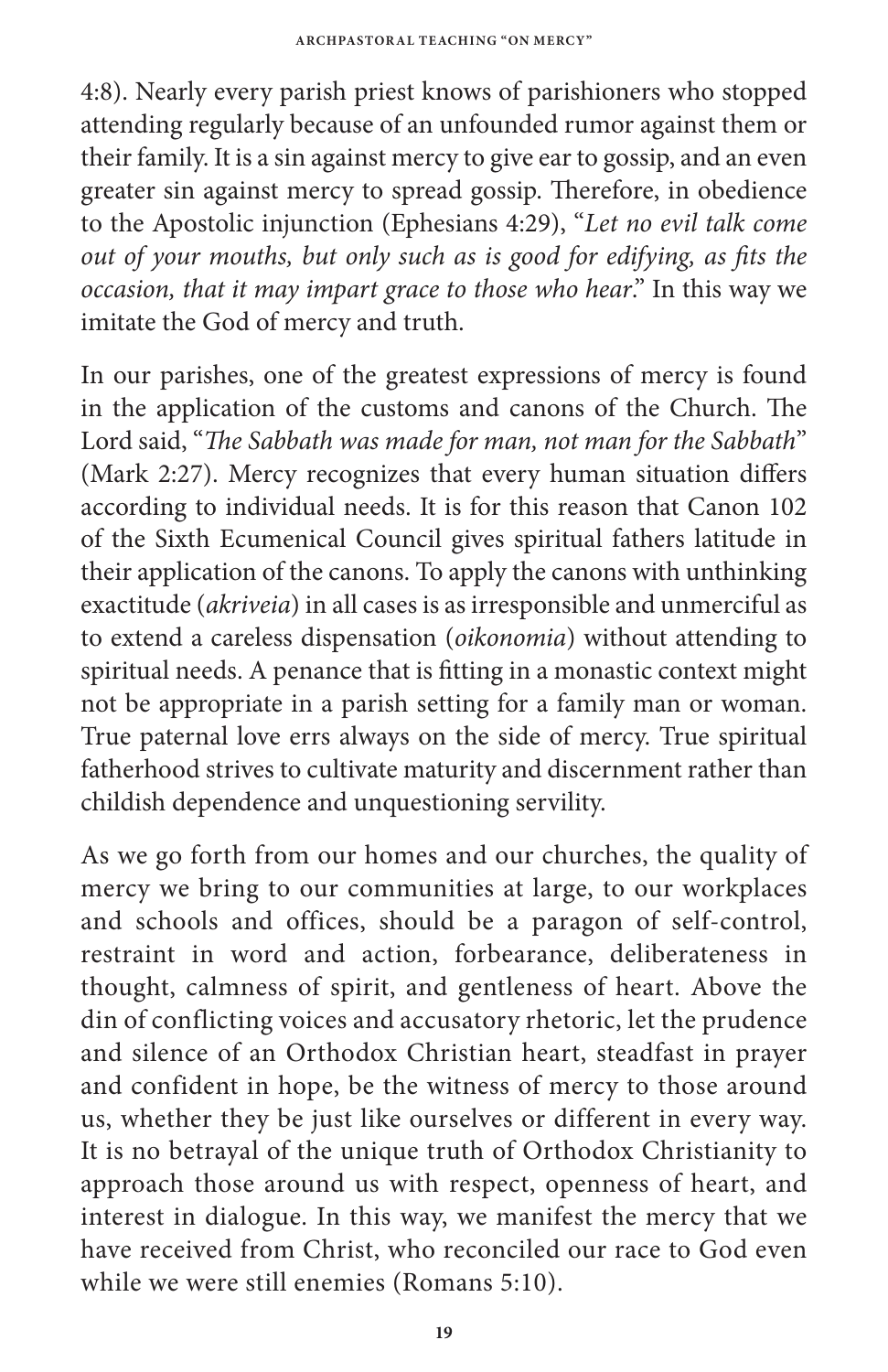#### **METROPOLIS OF CHICAGO**

Finally, perhaps the most immediate and direct way that we can "do mercy" as students and working people, as families and parishes, and as neighbors within our cities, is through almsgiving and philanthropy. While mercy should mark all of our relationships, to be a Christian implies a special responsibility to care for the most vulnerable members of our society. Our Lord Himself states that He has come "*to bring good news to the poor…to proclaim release to the captives and recovery of sight to the blind, and to let the oppressed go free*" (Luke 4:18). This does not mean that the gospel excludes others—instead, it means that God's mercy goes first to where it is most needed. Today, we must recover this focus on our suffering neighbors, which was the animating spirit of the early Church. Even Julian the Apostate, the fourth-century emperor who sought the demise of Christianity, acknowledged that Christians "support not only their own poor, but ours as well" (*Epistle* 896). Would the same be said of us now? Is it not possible that one reason so many people have abandoned our churches is because we have abandoned our basic identity as almsgivers, as *doers of mercy*? Consider St. John Chrysostom's words, "*You are not able to become propertyless? Divide your possessions with Christ. You do not want to surrender everything to Him? Hand over even a half share, even a third share*" (Homily on Matthew 45:2). Concrete acts of almsgiving and philanthropy are not merely one option among many from which we may pick and choose: sharing our material blessings is a requisite response to Christ's commandment: "*Be merciful"* (Luke 6:36).

The familiar Parable of the Sheep and the Goats (Matthew 25:35-36) challenges us to see Christ in every marginalized person—in every person who is hungry, thirsty, a stranger, naked, sick, or in prison. If we genuinely desire to draw near to our Lord Jesus Christ, let us draw near to the homeless, the immigrant, the incarcerated, and the sister or brother who suffers from physical or mental illness. If we genuinely desire to *do mercy*, let us reach out also to those peers in school, to our coworkers, to our fellow parishioners, and to our neighbors who are experiencing the pain of loneliness. It is a sign of our times that, despite being hyper-connected through technology, and despite living in overpopulated cities, so many among us feel isolated and abandoned.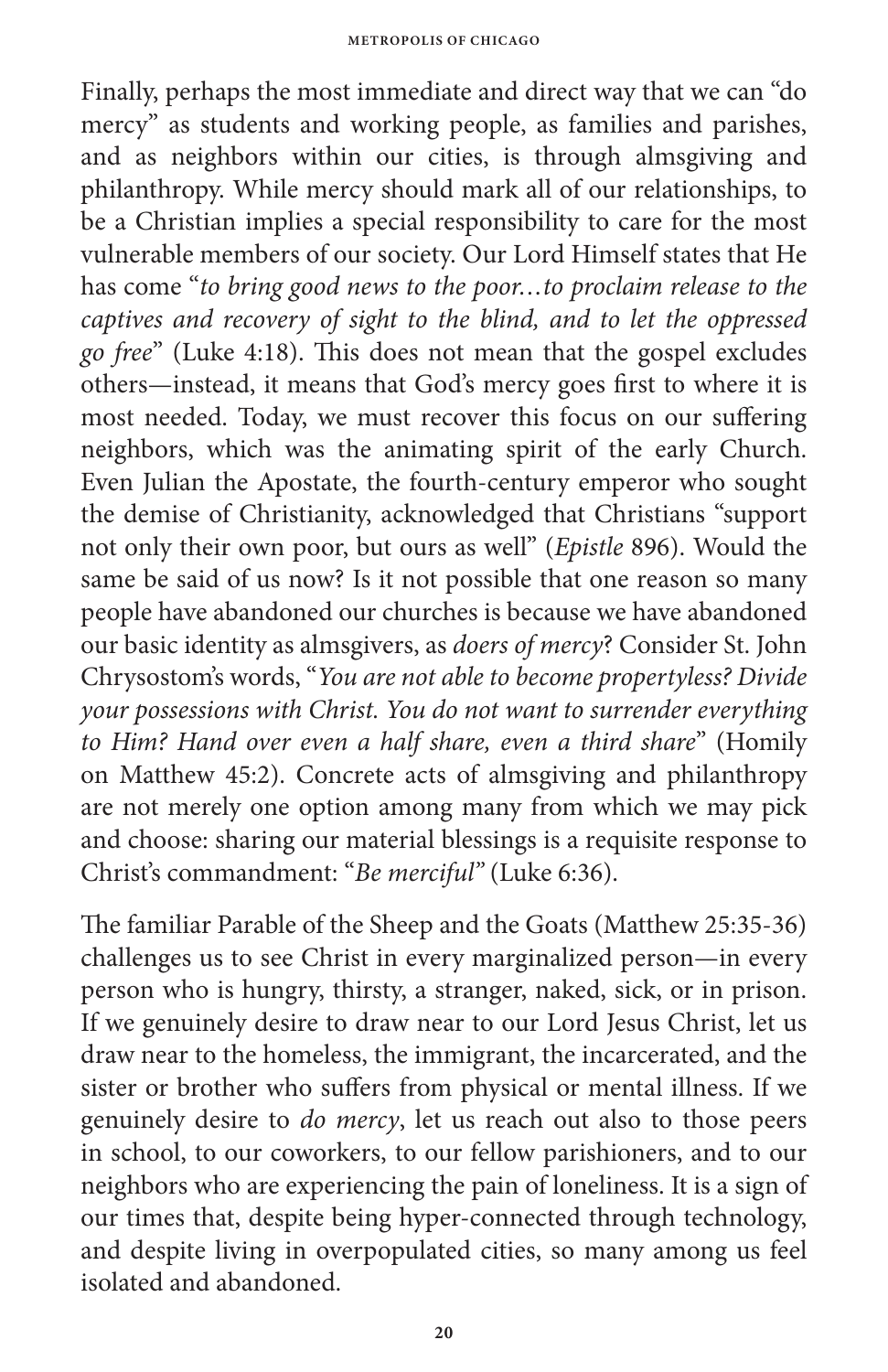Beginning with the Old Testament law (e.g., Exodus 22, Deuteronomy 14), God has directed us to care for widows, widowers, and orphans precisely because they have lost their closest loved ones—their spouse or parents—and are thus physically, psychologically, socially, and spiritually vulnerable. Yet, the call to mercy should also inspire us to spend time with and extend care to others who are suffering, including: those who are bullied; those with disabilities; those who have lost a child—either during pregnancy or after birth; those who have suffered domestic violence and neighborhood violence; and those enslaved by forms of addiction.

As members of families and of the Body of Christ, may we embrace the mission of mercy and utilize our God-given creativity, expertise, and resources to offer mercy-centered ministries to our vulnerable neighbors. If every parish of our holy Metropolis were to expand or introduce even one such ministry, the potential for authentic Orthodox witness would grow exponentially.



The Scriptures reveal to us that mercy is not just an act or<br>an attitude of God: mercy is part of the very name of the<br>great I AM, as that name was revealed to Moses on the<br>mountain (Exodus 34:5-6): "*And the LORD passed b* an attitude of God: mercy is part of the very name of the great I AM, as that name was revealed to Moses on the mountain (Exodus 34:5-6): "*And the LORD passed by before him, and proclaimed, The LORD, the LORD, a God full of compassion and gracious, slow to anger, and plenteous in mercy and truth.*" Here again we find the linkage of *hesed* and '*emet*, mercy and truth together. We hear them together again on the night of Pascha at the proclamation of the Gospel from John 1:14, where the Evangelist translates *hesed*  as *charis* and applies the Name of God to the person of Jesus Christ—" *…And the Word became flesh and dwelt among us, full of* **grace** *and* **truth***; we have beheld his glory, glory as of the only Son from the Father*."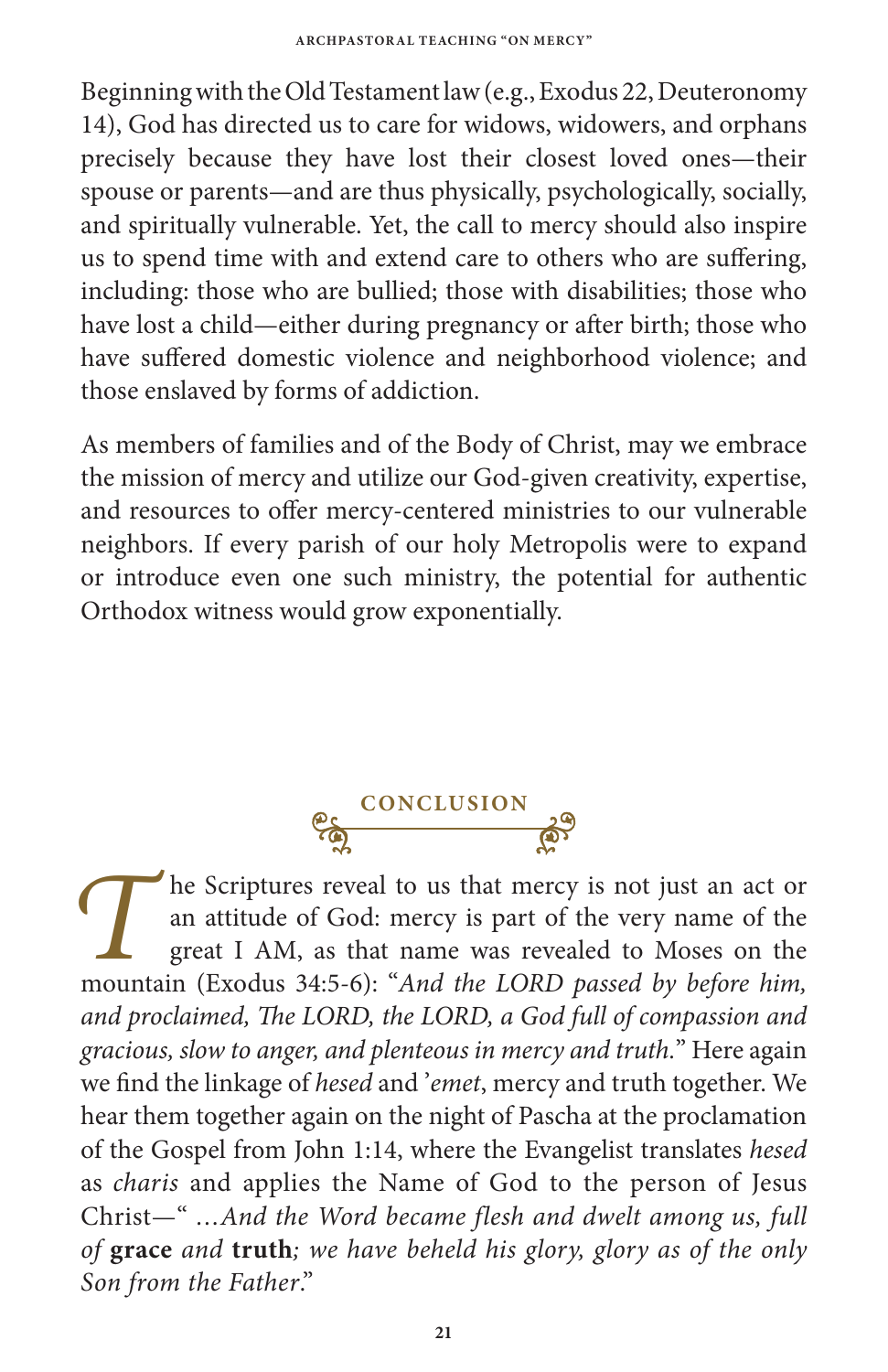The Son and Word of God is mercy and truth just as the Father is mercy and truth. In being people of mercy, in conducting ministries of mercy, in speaking words of truth and mercy, in thinking thoughts of kindness and mercy, we do more than simply practice good works: We become like Christ, who is mercy and truth. We are made perfect, as our Father in heaven is perfect in His mercy and truth. Mercy is the path to *theosis*. Mercy is the road by which God became man, and the road by which humans become divine.

Seeking this destiny which is our inheritance as sons and daughters of God, ever more fervently let us pray in our homes and churches and in every place of God's dominion, for that mercy which God so richly lavishes on all and for the zeal, in turn, to live as *doers* of mercy.

Remaining your fervent intercessor before the throne of Christ Jesus for *mercy* as well as "…life, peace, health, salvation, visitation, forgiveness and remission of the sins" for all of us and for all our world,

†NATHANAEL

Metropolitan of Chicago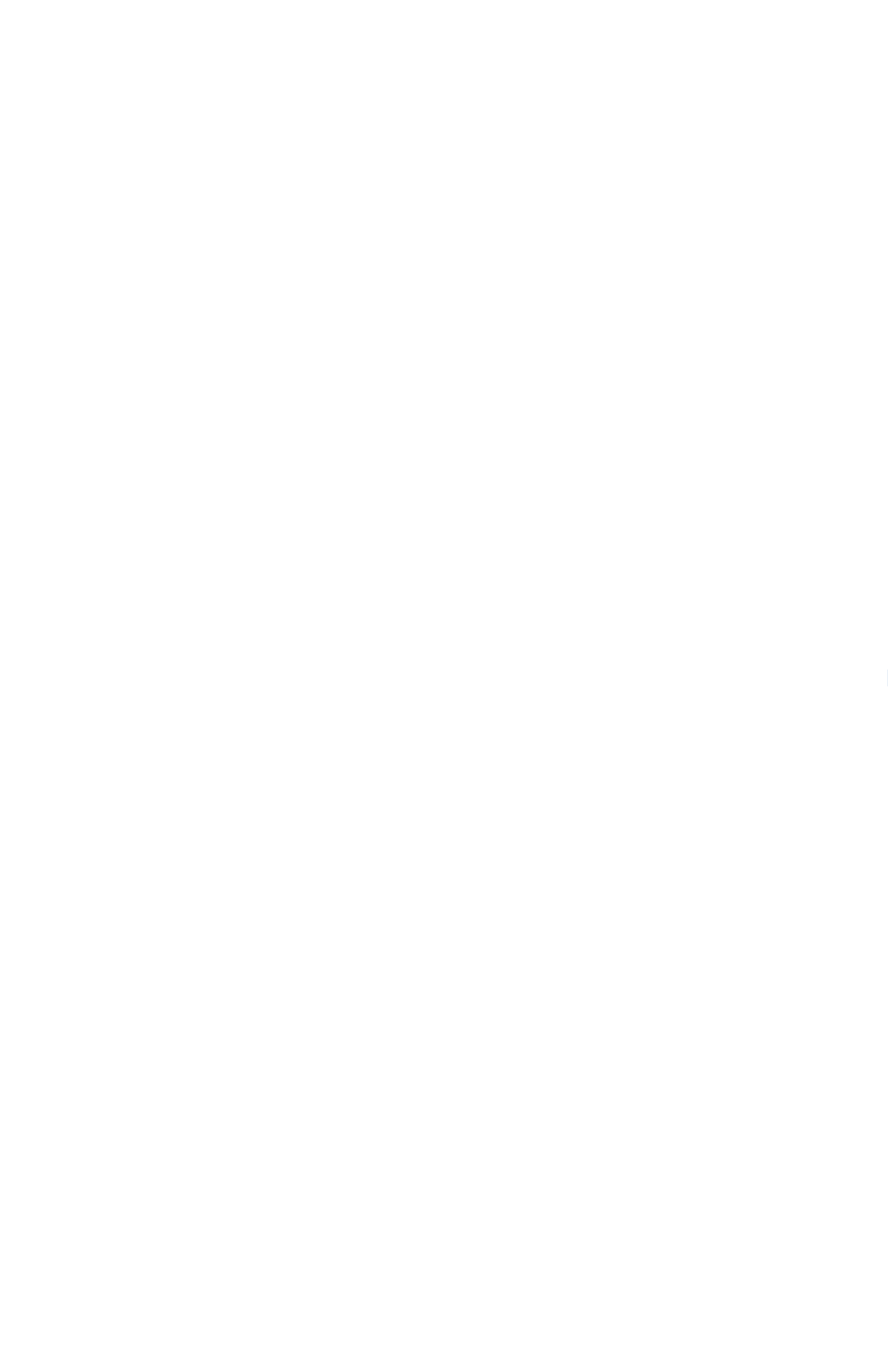